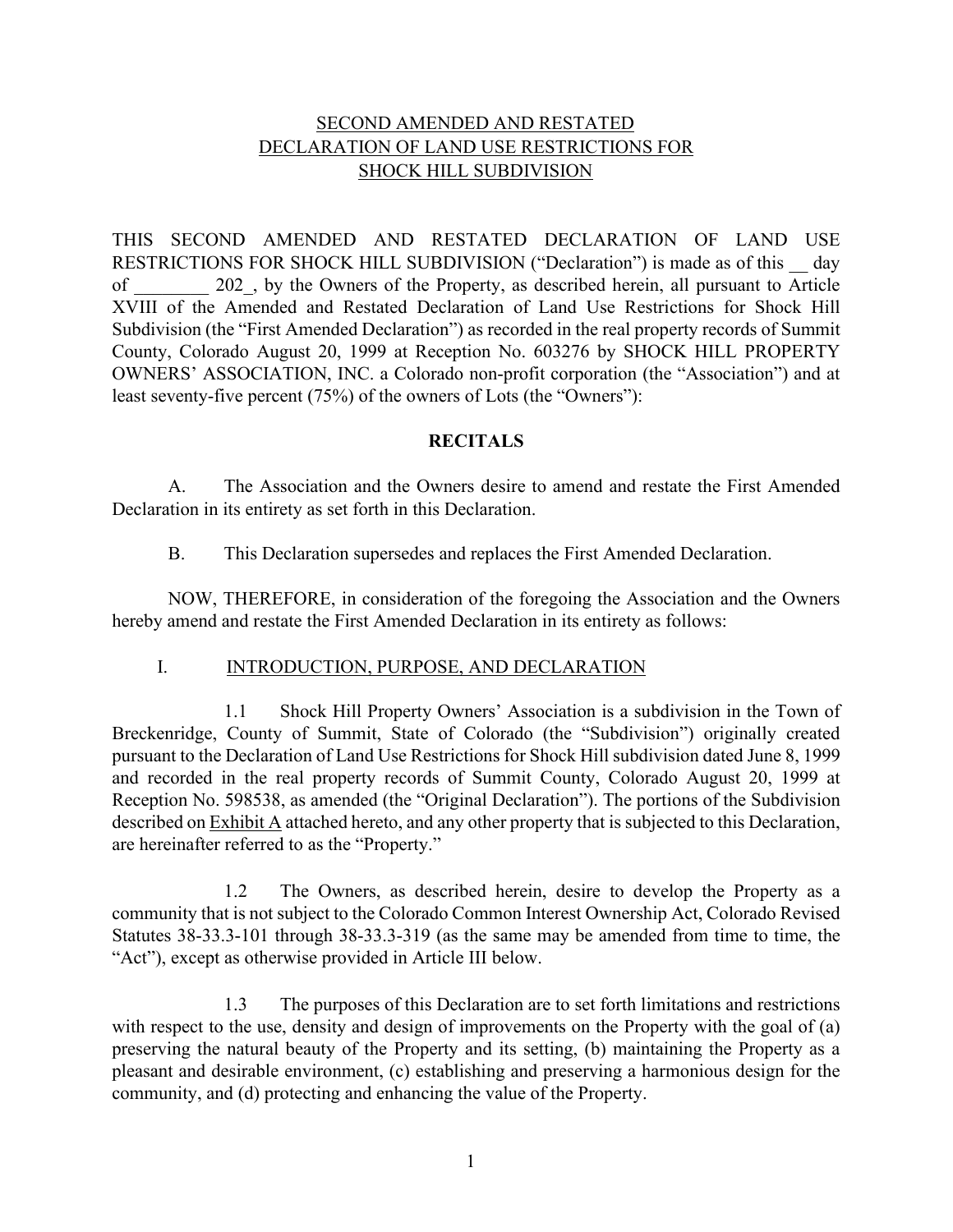1.4 To further the general purposes herein expressed, the Owners declare that the Property shall, at all times, be owned, held, used, occupied, sold and conveyed subject to the provisions of this Declaration and to the covenants, conditions and restrictions, easements, reservations, assessments and charges herein contained, which shall run with the Property and bind all parties having any right, title or interest in the Property, or any portion thereof, and their respective successors, assigns, heirs, devisees and personal representatives.

### II. DEFINITIONS

2.1 "Accessory Apartment" means a residential unit constructed as a part of a Single-Family Structure, except that such apartment may contain no more than 1200 square feet and no more than one dwelling unit.

2.2 "Act" shall have the meaning given to it in Section 1.2 above.

2.3 "Annual Assessment" means the Assessment levied and assessed each year against each Lot pursuant to Section 7.5 below.

2.4 "Articles" means the Articles of Incorporation of the Association, as the same may be amended from time to time.

2.5 "Assessment" means an Annual Assessment or a Default Assessment levied pursuant to Article VII below.

2.6 "Assessment Lien" means the lien of the Association on a Lot described in Section 7.7 below.

2.7 "Association" means The Shock Hill Property Owners' Association, Inc., a Colorado nonprofit corporation, and its successors and assigns.

2.8 "Association Documents" means the Declaration, the Articles, the Bylaws and the Rules and Regulations, as the same may be amended from time to time.

2.9 "Bed and Breakfast" has the meaning given to that term in the Development

Code.

2.10 "Bylaws" means the Bylaws of the Association, as the same may be amended from time to time.

2.11 "Chalet House" operation has the meaning given to that term in the Development Code.

2.12 "Common Elements" means any real estate, together with any improvements located thereon, that is owned or leased by the Association or that the Association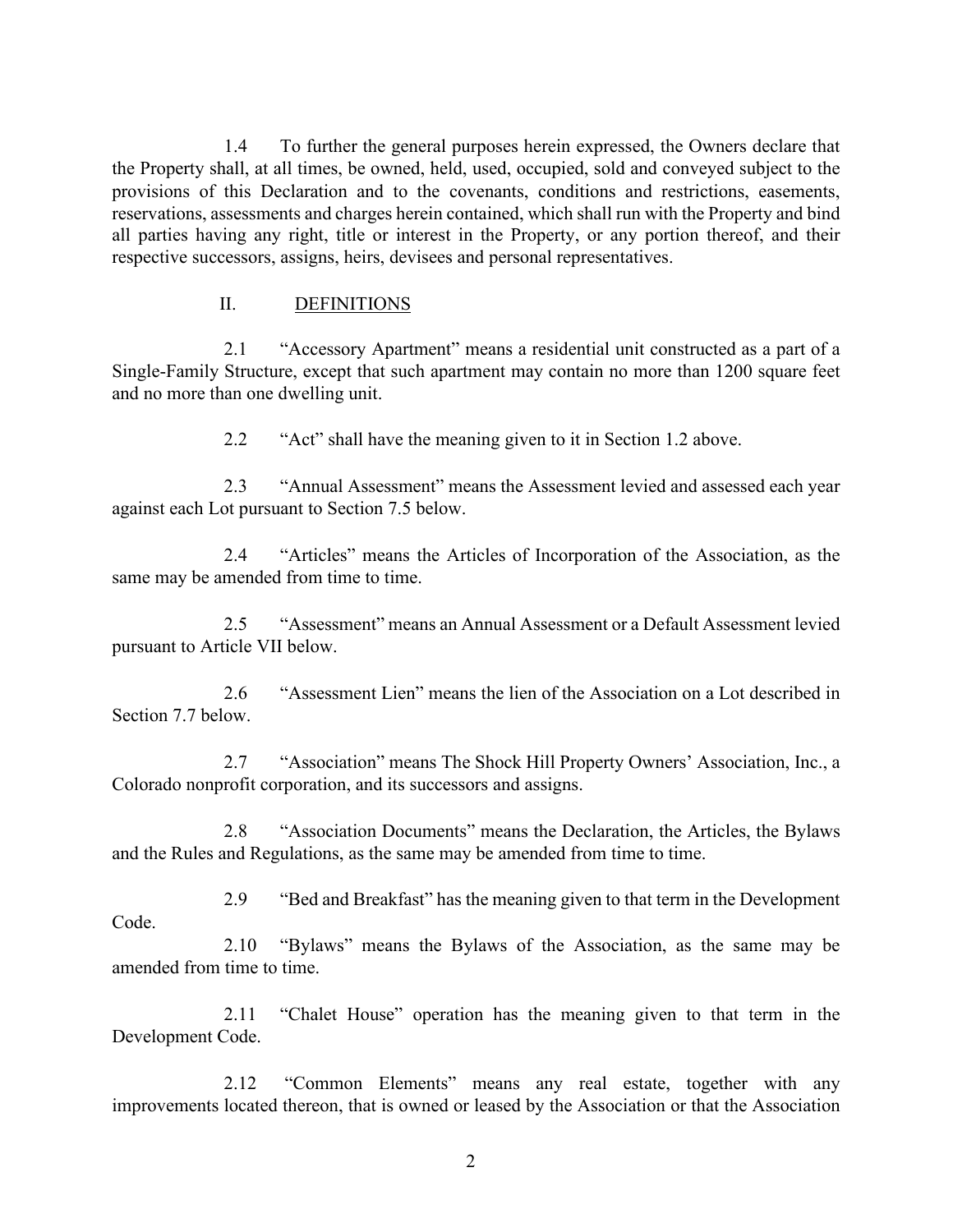is otherwise entitled or required to operate, manage, maintain or repair, including, without limitation, the median landscaping in Shock Hill Drive.

2.13 "Common Expenses" means (a) all costs, expenses and liabilities incurred by or on behalf of the Association, including, but not limited to, costs, expenses and liabilities for (i) managing, operating, maintaining, repairing, altering and improving the Common Elements; (ii) administering and enforcing the covenants, conditions, restrictions, reservations and easements created hereby; (iii) levying, collecting and enforcing the assessments, charges and liens due the Association pursuant hereto; (iv) operating the Association; (v) performing any other functions or duties of the Association pursuant to the Association Documents; and (vi) allocations to reserves.

2.14 "Declarant" means Shock Hill Development LLC, a Colorado limited liability company, and any Person that is designated by a written instrument signed by Declarant as a successor or assignee of Declarant under this Declaration. Such instrument may specify the extent and portion of the rights or interest as a declarant that are being assigned, in which case Shock Hill Development LLC shall retain all other rights as a declarant.

2.15 "Declaration" means this instrument and all amendments and/or supplements hereto hereafter recorded in the real property records of Summit County, Colorado.

2.16 "Default Assessment" has the meaning given to it in Section 7.6 below.

2.17 "Design Guidelines" has the meaning given to it in Section 9.3 below.

2.18 "Development Code" means the Town of Breckenridge Development Code as it may from time to time be amended, revised or supplemented.

2.19 "Lot" means any area of real property located within the Property that is designated by number or letter as a lot or tract on any subdivision Plat filed or recorded in the real property records of Summit County, Colorado, unless such area is further subdivided, in which case, "Lot" means each lot or other legally transferable unit of the area (including, without limitation, a condominium unit or duplex unit) following such subdivision. For the sake of voting only, each unit within any du- tri- or four-plex shall constitute a Lot.

2.20 "Master Plan" means the Master Plan for the Shock Hill Property, dated May 12, 1998, and recorded in the real property records of Summit Colorado on December 21, 1998 at Reception No. 584377, as it may be amended from time to time.

2.21 "Membership" means a membership in the Association and the rights granted to Owners pursuant to this Declaration to participate in the Association.

2.22 "Mortgage" means any mortgage, deed of trust or other document creating a security interest in any Lot or interest therein as security for payment of a debt or obligation.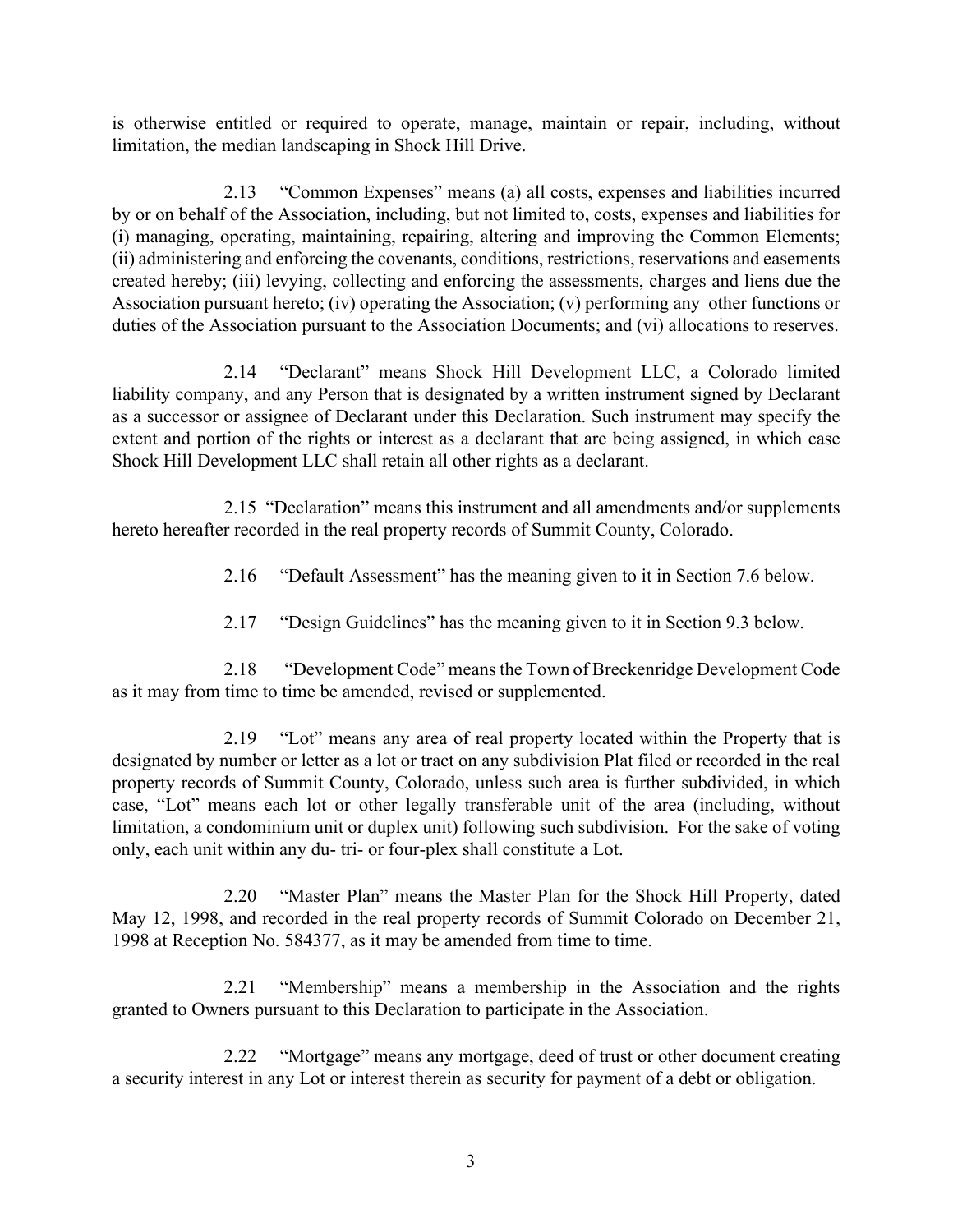2.23 "Mortgagee" means any Person named as a mortgagee or beneficiary in any Mortgage, or any successor to the interest of any such Person under such Mortgage.

2.24 "Multi-Family Residential Lots" means any Lot designated on any Plat or in the Master Plan for MFR, THM or Duplex use.

2.25 "Open Space" means any portion of the Property designated on any Plat or in the Master Plan as Open Space or Private Open Space.

2.26 "Owner" means the Person(s) who own of record, according to the real property records of Summit County, Colorado, fee simple title to a Lot or an undivided portion thereof. If there is more than one record holder of legal title To a Lot, each shall be an Owner.

2.27 "Person" means any natural person, corporation, partnership, limited liability company, association, trustee or any other entity recognized as being capable of owning real property under the laws of the State of Colorado.

2.28 "Plat" or "Plats" means the plat(s) of the Subdivision on file with the Clerk and Recorder of Summit County, Colorado, as such plat(s) may be amended or supplemented from time to time.

2.29 "Property" shall have the meaning given to it in Section 1.1 above.

2.30 "Review Area A" means those portions of the Property located within Lots 1 through 60 of the Subdivision, which shall be subject to the authority of Review Board A.

2.31 "Review Area B" means those portions of the Property located within Tracts A, B, C, E, F and G of the Subdivision and the median landscaping within Shock Hill Drive, which shall be subject to the authority of Review Board B.

2.32 "Review Board" means (a) Review Board A with respect to Review Area A, and (b) Review Board B with respect to Review Area B; and "Review Boards" means both Review Board A and Review Board B.

2.33 "Review Board A" means the design review board established by the Association in accordance with this Declaration to perform the functions of the Review Board with respect to Review Area A.

2.34 "Review Board B" means the design review board established by the Association in accordance with this Declaration to perform the functions of the Review Board with respect to Review Area B.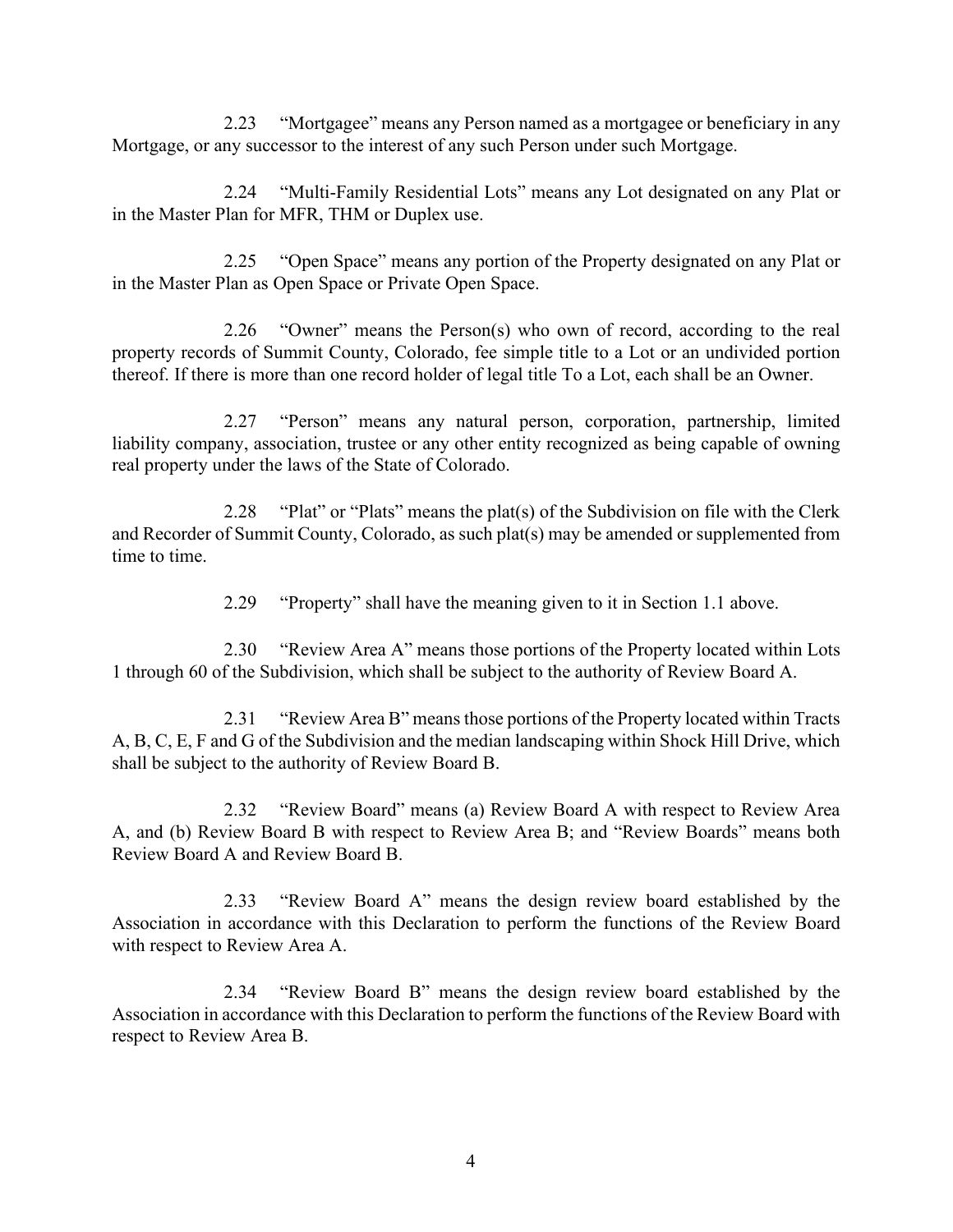2.35 "Rules and Regulations" means any instruments adopted by the Association or the Review Boards for the regulation and management of the Property, as such instruments may be amended from time to time.

2.36 "SFE" shall have the meaning given to it in the Master Plan.

2.37 "Single-Family Residential Lot" means any Lot within the Property which has been designated on the Plat or the Master Plan for SFR use.

2.38 "Single-Family Structure" means a residential structure containing one, detached dwelling unit as defined in the Development Code and which may also contain one Accessory Apartment.

2.39 "Subdivision" shall have the meaning given to it in Section 1.1 above.

2.40 "Trail Easement" means any portion of the Property designated on any Plat or in the Master Plan as a Trail Easement or Public Trail Easement.

## III. APPLICABILITY OF THE ACT

As set forth in Section 7.9 below, the annual average Common Expense liability of each Lot, exclusive of optional user fees and any insurance premiums paid by the Association, shall not exceed the amount specified from time to time in Section 38-33.3-116 of the Act as the maximum annual average common expense liability of each unit restricted to residential purposes, which was set at \$400 per year in 1998 and is to be adjusted annually for inflation, as described in Section 38- 33.3-116(3). Accordingly, pursuant to Section 38-33.3-116 of the Act, the Property is subject only to Sections 38-33.3-105 through 38-33.3-107 of the Act and such other sections of the Act which this Declaration expressly provides apply to the Property.

# IV. THE ASSOCIATION

# 4.1 Purposes and Powers.

(a) The Association's purposes are to: (i) manage, operate, construct, improve and maintain the Common Elements, as necessary or appropriate; (ii) administer and enforce the covenants, conditions, restrictions, reservations and easements created hereby, (iii) levy, collect and enforce the assessments, liens, charges and penalties imposed pursuant hereto; (iv) create, manage and otherwise provide recreational and social activities for Owners and residents of the Property and their guests; (v) in the event of an unplanned vacancy on any of the Review Boards, appoint replacement member(s) to the Review Boards with the goal of ensuring that all improvements within the Property are constructed in accordance with Design Guidelines adopted by such Review Boards, (vi) take any action necessary or appropriate to protect the general welfare and safety of Owners and residents of the Property and their guests, and (vii) regulate and manage the Property with the goal of enhancing and protecting its value.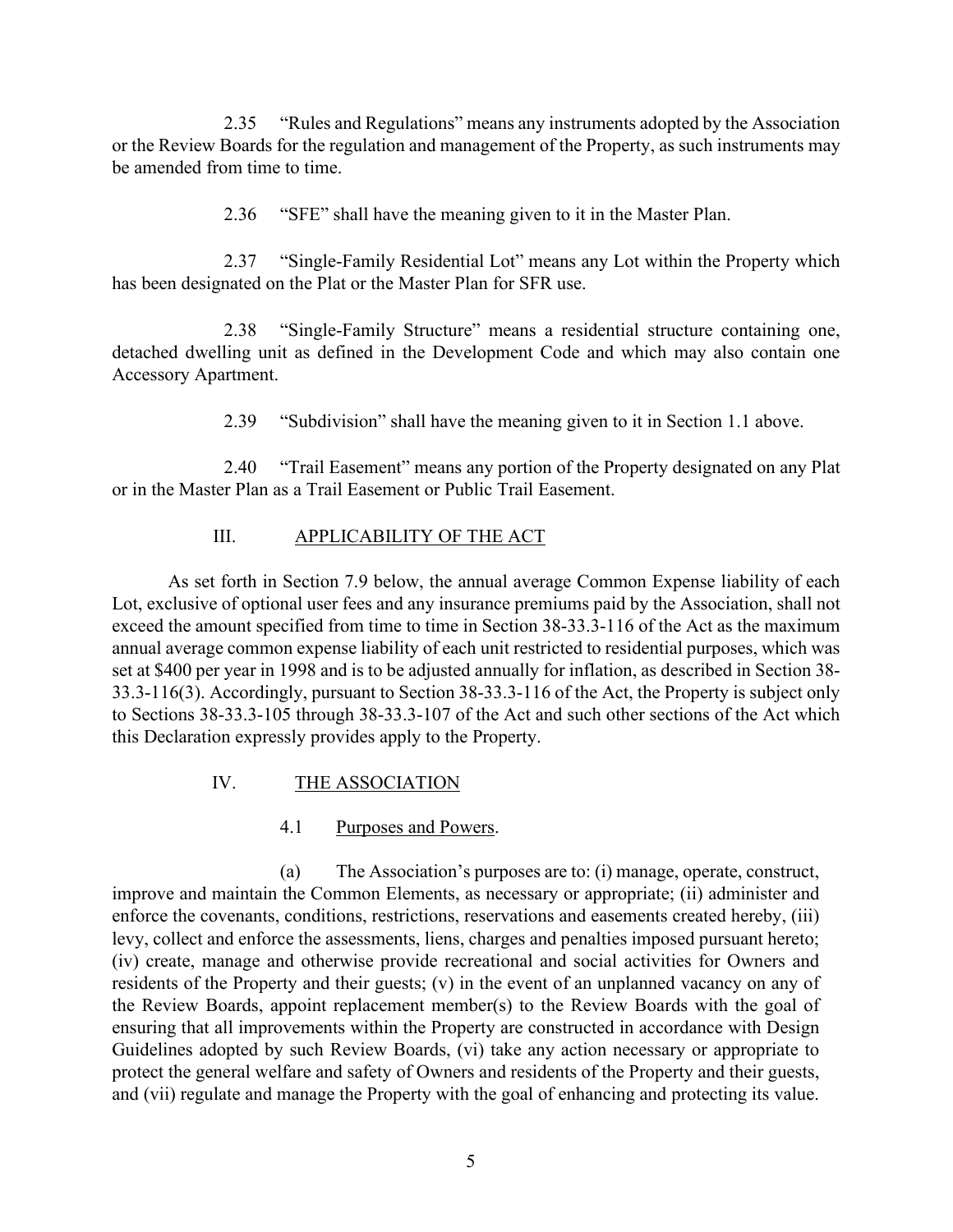(b) Unless expressly prohibited by law or any of the Association Documents, the Association may take any and all actions that it deems necessary or advisable to fulfill its purposes. Without in any way limiting the foregoing, the Association may:

- i. adopt and amend the Articles (as provided therein), the Bylaws and the Rules and Regulations;
- ii. adopt and amend budgets for revenues, expenditures and reserves, and collect Assessments;
- iii. hire and fire managing agents and other employees, agents and contractors;
- iv. institute, defend or intervene in litigation or administrative proceedings in its plans on behalf of itself or two or more Owners on matters affecting the Property;
- v. make contracts and incur liabilities;
- vi. regulate the use, maintenance, repair, replacement and modification of the Common Elements;
- vii. cause additional improvements to be made part of the Common Elements;
- viii. acquire, hold, encumber and convey in its own name any right, title or interest in real or personal property;
	- ix. grant easements, leases, licenses and concessions across, through, under or over the Common Elements;
	- x. impose and receive any payments, fees or charges for the use, rental or operation of the Common Elements;

xii. impose reasonable charges for the preparation and recordation of amendments to this Declaration or statements of unpaid Assessments;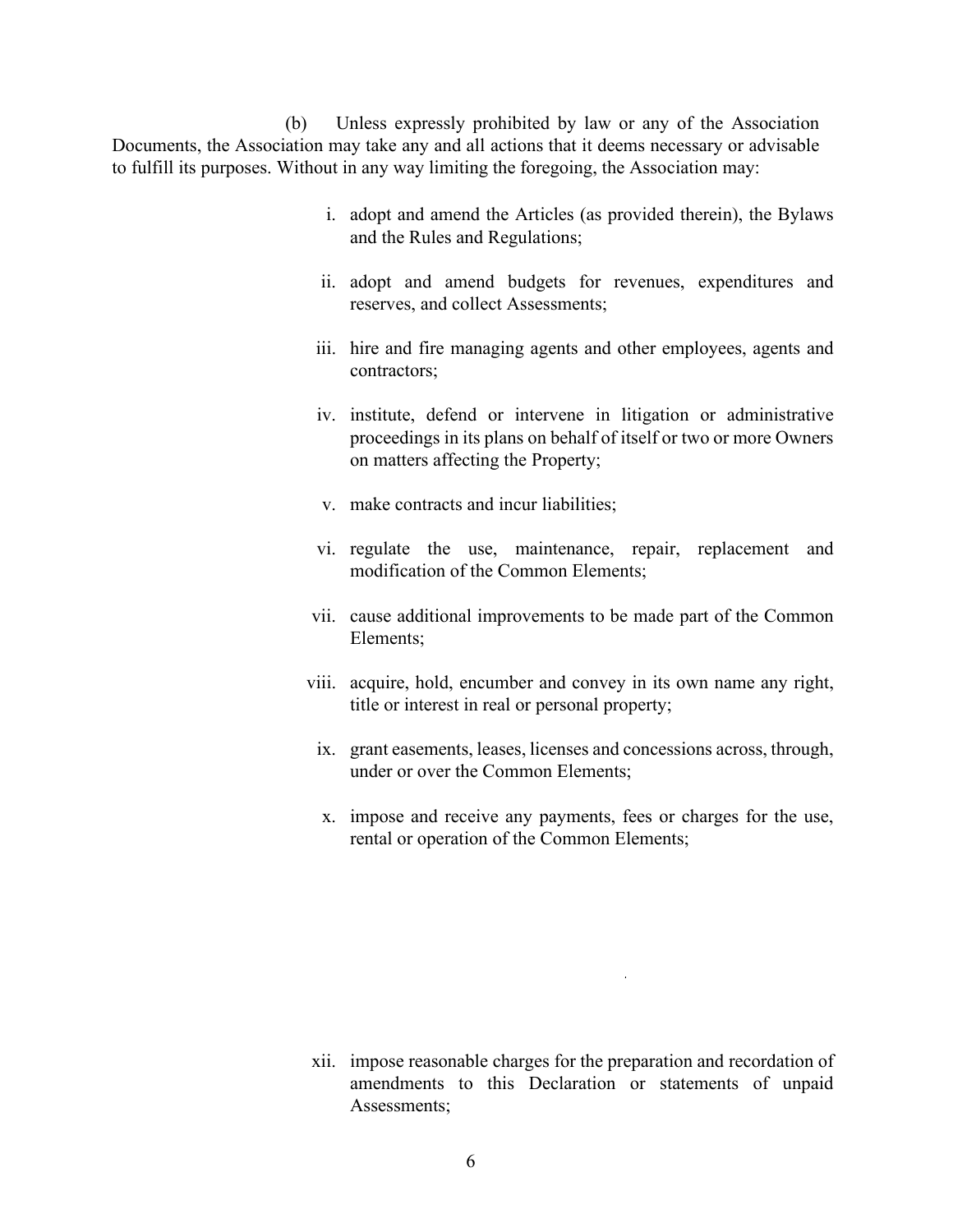- xiii. provide for the indemnification of the Association's officers and directors and maintain directors' and officers' liability Insurance;
- xiv. provide or procure any services necessary for the safety or security of the Property, Owners, guests or visitors;
- xv. approve, install, maintain, repair and replace signage;
- xvi. provide or procure landscaping services within the Property;
- xvii. plan, arrange and hold recreational activities for the benefit of Owners, residents and their guests;
- xviii. become a member of another property owners' association or other similar associations;
	- xix. exercise any other powers expressly or implicitly conferred on it by the Association Documents or any of them;
	- xx. exercise all other powers that may be exercised in Colorado by nonprofit corporations; and
	- xxi. exercise any other powers necessary or proper for the governance and operation of the Association.

### 4.2 Association Documents.

(a) Each Owner shall comply with and benefit from each term, provision, covenant, condition, restriction, reservation and easement contained in the Association Documents. The obligations, burdens and benefits of Membership in the Association touch and concern the Property and are, and shall be, covenants running with each Lot for the benefit of all other Lots and the Common Elements.

(b) In the event that there is any conflict or inconsistency between the terms and conditions of this Declaration and the terms and conditions of the Articles, the Bylaws or the Rules and Regulations, the terms and conditions of this Declaration shall control. In the event that there is any conflict or inconsistency between the terms and conditions of the Articles and the terms and conditions of the Bylaws or the Rules and Regulations, the terms and conditions of the Articles shall control. In the event of any conflict or inconsistency between the terms and conditions of the Bylaws and the terms and conditions of the Rules and Regulations, the terms and conditions of the Bylaws shall control.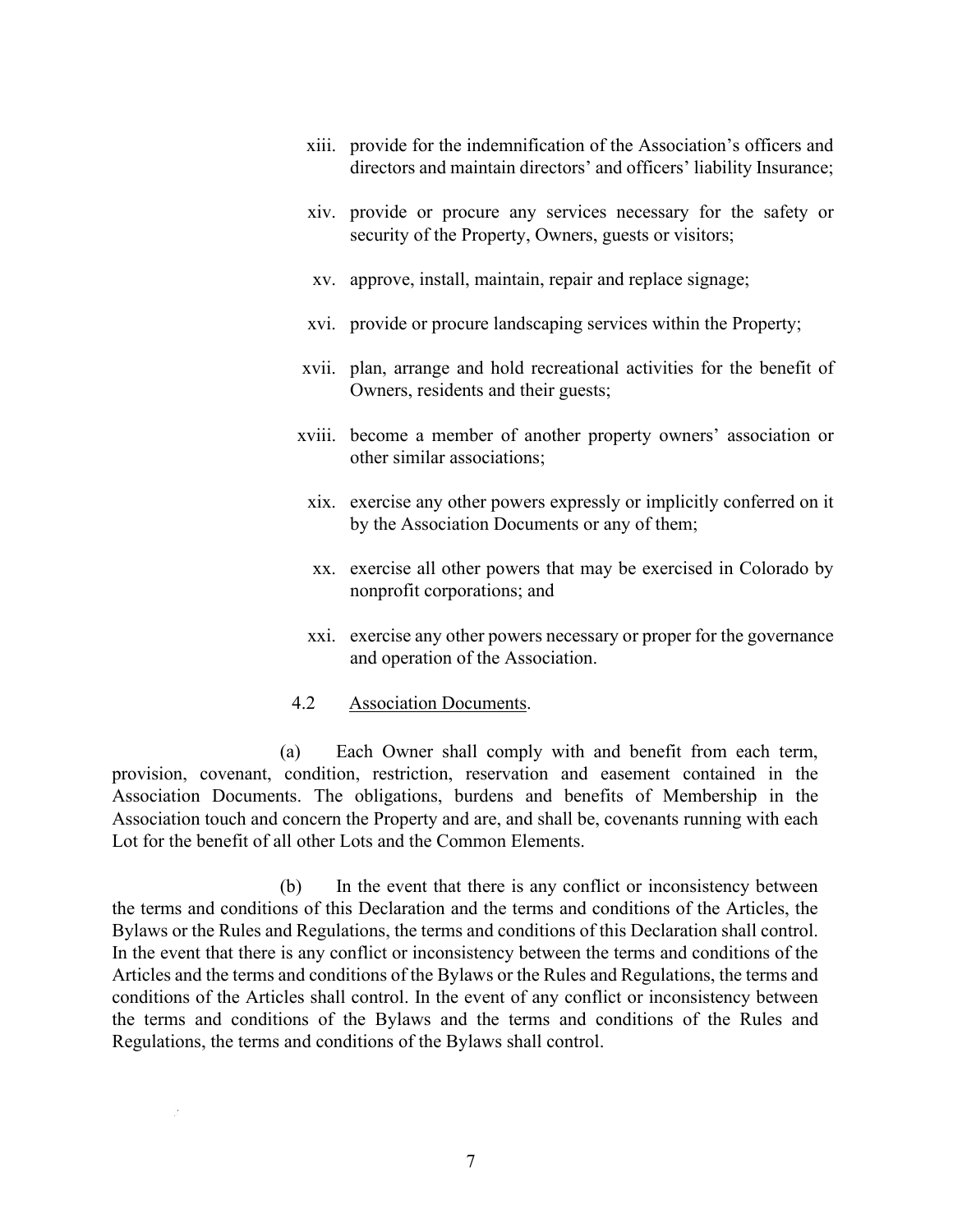records, budgets and financial statements of the Association at the offices of the Association during normal business hours and under other reasonable circumstances. The Association may charge a reasonable fee for copying such materials as well as for the time of Association staff members associated with such inspection.

### 4.4 Personal Liability and Indemnification.

(a) No officer, director, employee agent or committee member of the Association shall be personally liable to the Association or any Owner for any injury, damage, loss, cost or expense suffered or incurred by reason of any act or omission of such officer, director, employee, agent or committee member unless a court of competent jurisdiction finds that the act or omission of such officer, director, employee, agent or committee member was wanton and willful.

(b) The Association shall indemnify and hold harmless each present or former officer, director, employee, agent or committee member of the Association against any and all claims, suits, proceedings, injuries, damages, losses, costs and expenses, including, but not limited to, attorneys' fees and disbursements, asserted against or incurred by any such present or former officer, director, employee, agent or committee member to the fullest extent permitted by the Association Documents; provided, however, that in no event shall the Association indemnify or hold harmless any such officer, director, employee, agent or committee member to the extent that he or she is personally liable for an act or omission under paragraph 4.4(a) above.

## V. MEMBERSHIP IN THE ASSOCIATION

## 5. 1 Membership.

(a) There shall be one Membership appurtenant to each Lot. A Membership may not be separated from the ownership of the Lot to which it is appurtenant.

(b) Any Membership appurtenant to a Lot having more than one Owner shall be shared by such Owners, and each such Owner shall be a member of the Association. The voting rights of any such members shall be shared between or among the Owners as provided in paragraph 5.3 below.

5.2 Transfer of Membership. An Owner shall not sell, assign, transfer, convey, pledge or encumber the Owner's Membership in any way except upon the sale or encumbrance of the Lot to which the Membership is appurtenant, and then only to the purchaser(s) of fee simple title to the Lot or the Mortgagee of the Lot. A transfer of ownership of a Lot may be made by deed, intestate succession, testamentary disposition, foreclosure of a Mortgage of record or such other legal process as is now effective or may hereafter become effective in that regard under the laws of the State of Colorado. Any attempt to transfer a Membership in a manner other than those permitted by this Section 5.2 shall be null and void.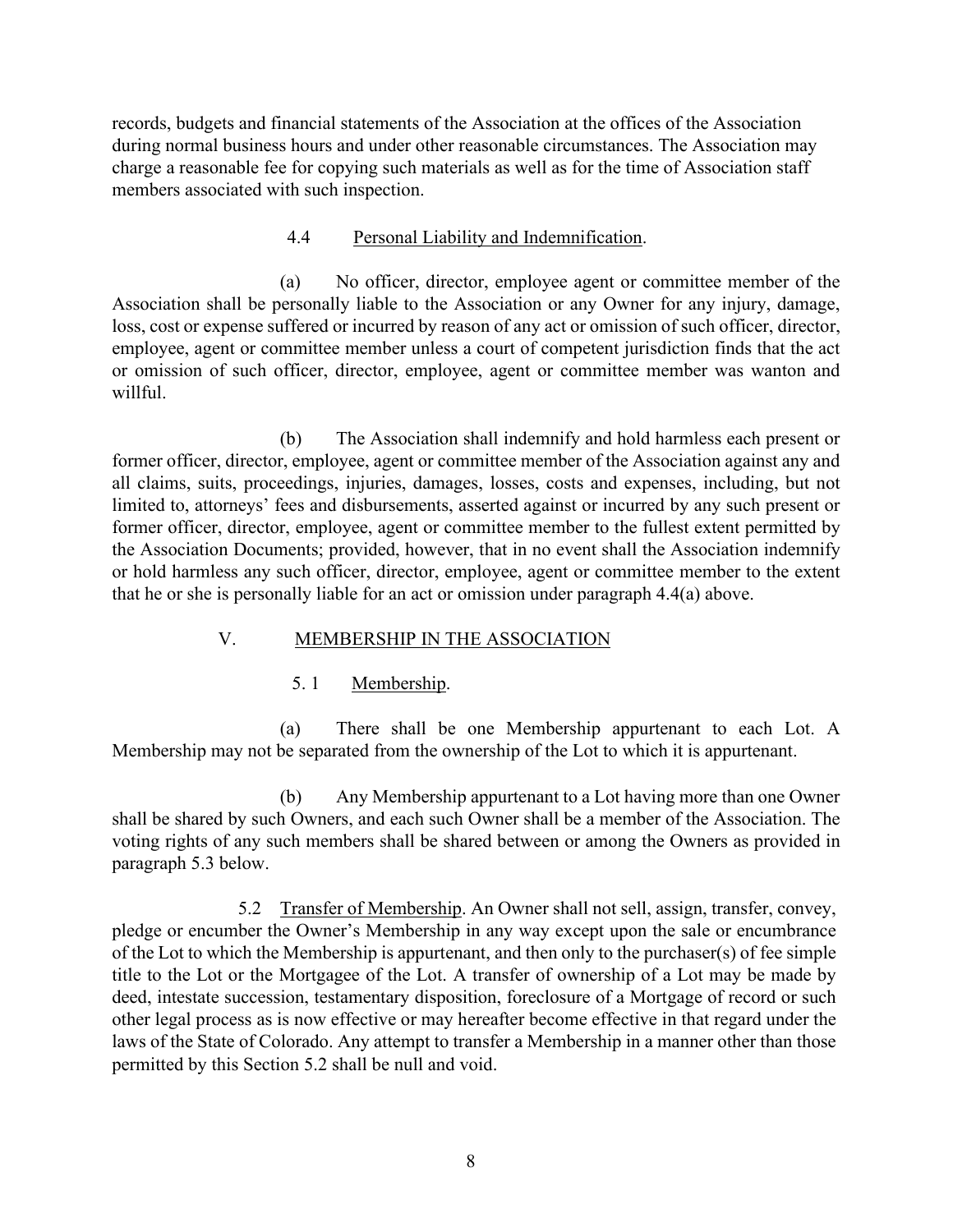5.3 Voting.

(a) The Owner of each Lot to which a Membership is appurtenant shall be entitled to one vote.

(b) Fractional voting shall not be allowed. If the Owners sharing a Membership cannot agree as to how to cast their vote(s) when they are required to cast their vote(s) on a particular matter, they shall lose their right to vote on such matter. If any Owner casts the vote(s) representing a certain Membership, it will thereafter be conclusively presumed for all purposes that the Owner was acting with the authority and consent of all other Owners with whom such Owner shares the Membership, unless objection to such vote is made to the chairperson of the meeting at the time the vote is cast. If contradictory votes are cast for any particular Membership, none of such votes shall be counted and all of such votes shall be deemed null and void.

(c) All directors shall be elected by the affirmative vote of a majority of the Owners present in person or by proxy at a meeting at which a quorum is present called for the purpose of electing directors, unless a director resigns (or is otherwise removed) prior to the conclusion of her/his term, in which case the Board of Directors shall, by a majority vote, appoint a replacement director who will then hold the position until the next annual meeting. Cumulative voting shall not be allowed in the election of members of the Board of Directors or for any other purpose.

(d) All meetings at which the Owners shall be presented with matters to vote on shall be called by the Board of Directors of the Association on not less than fifteen days' written notice to all Owners, which notice shall be delivered to each such Owner at the address of such Owner's property within the Subdivision, unless such Owner designates another address for such purpose by written notice to the Secretary of the Association.

5.4 Membership Rights and Obligations. Each Owner shall have the rights, duties and obligations set forth in the Association Documents.

# VI. BOARD OF DIRECTORS OF THE ASSOCIATION

6.1 Powers of the Board of Directors.

(a) Except as provided in this Declaration, the Articles and the Bylaws, or by law, the Board of Directors may act on behalf of the Association in all instances.

(b) The Board of Directors may not act on behalf of the Association to: (i) amend this Declaration; (ii) terminate the legal status of the Subdivision; (iii) elect members of the Board of Directors, other than to fill a temporary vacancy until the next annual meeting; or (iv) determine the qualifications, powers and duties, or terms of office, of members of the Board of Directors.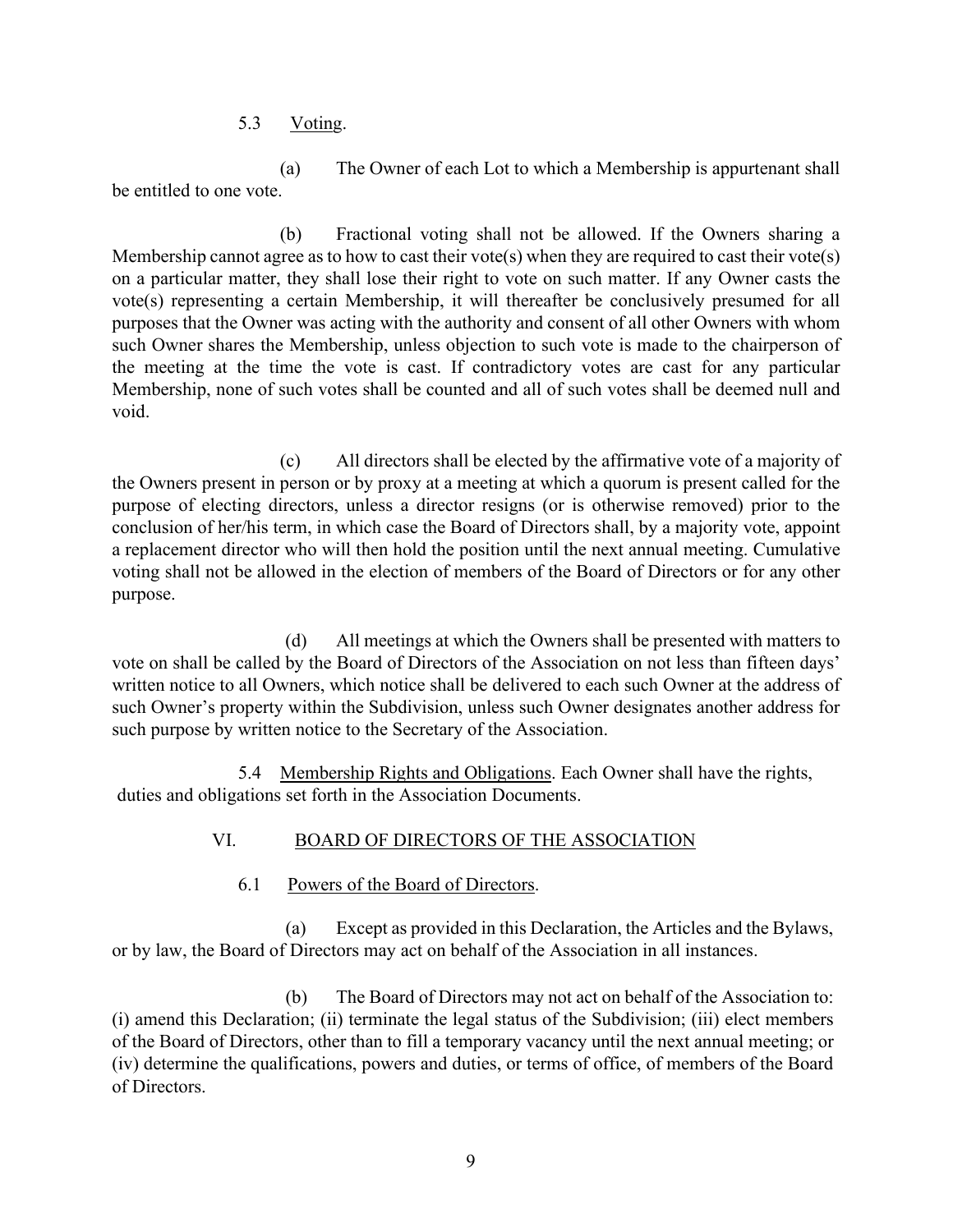(c) The Board of Directors shall consist of at least three members, one of whom shall be designated as president. The term of each director shall be as set forth in the Articles and Bylaws. A member of the Board of Directors may resign at any time by giving written notice to the Association, and such a resignation shall take effect upon receipt by the Association or such other date as is specified in such notice.

(d) The Board of Directors shall have the authority to remove or replace members of the Review Boards, with cause, upon a majority vote of the members of the Board of Directors. Any replacement member of a Review Board appointed by the Board of Directors shall serve until the next annual meeting at which the Owners will vote for a replacement to fill the seat, which replacement will serve for remainder of the removed member's three-year term.

(e) The Board of Directors shall have the authority to fill a temporary vacancy of a resigning or removed Director. Any replacement Director appointed by the Board of Directors shall serve until the next annual meeting at which the Owners will vote for any eligible candidate to fill the vacated seat, which replacement will serve for remainder of the resigning or removed Director's three-year term.

6.2 Removal of Members of the Board of Directors. Notwithstanding any provision of this Declaration or any other Association Document to the contrary, the Owners, by a vote of at least a simple majority (50.001%) of the votes allocated to all Memberships represented in person or by proxy at any meeting at which a quorum is present, may remove any member of the Board of Directors, with or without cause.

## VII. ASSESSMENTS, COMMON EXPENSES BUDGETS AND LIENS

## 7.1 Obligations for Assessments and Other Charges.

(a) Each Owner, by accepting a deed to a Lot (whether or not it shall be expressly stated in such deed), shall be deemed to have covenanted and agreed, to become a member in the Association and to pay to the Association all (i) Annual Assessments; (ii) Default Assessments; and (iii) other charges that the Association is required or permitted to levy or impose on such Owner or such Owner's Lot pursuant to this Declaration or any other Association Document.

(b) No Owner shall be exempt from liability under this Section 7.1 by resigning from the Association, by waiving the use or enjoyment of any Common Element or by abandoning the Lot against which such Assessments are made.

(c) Except as provided in this paragraph 7.1(c), the obligation to pay to the Association any Assessment or other charges levied against any Lot shall be a joint and several obligation of the Owner of such Lot and such Owner's successors, assigns, heirs, devisees and personal representatives. A Person acquiring fee simple title to a Lot shall be jointly and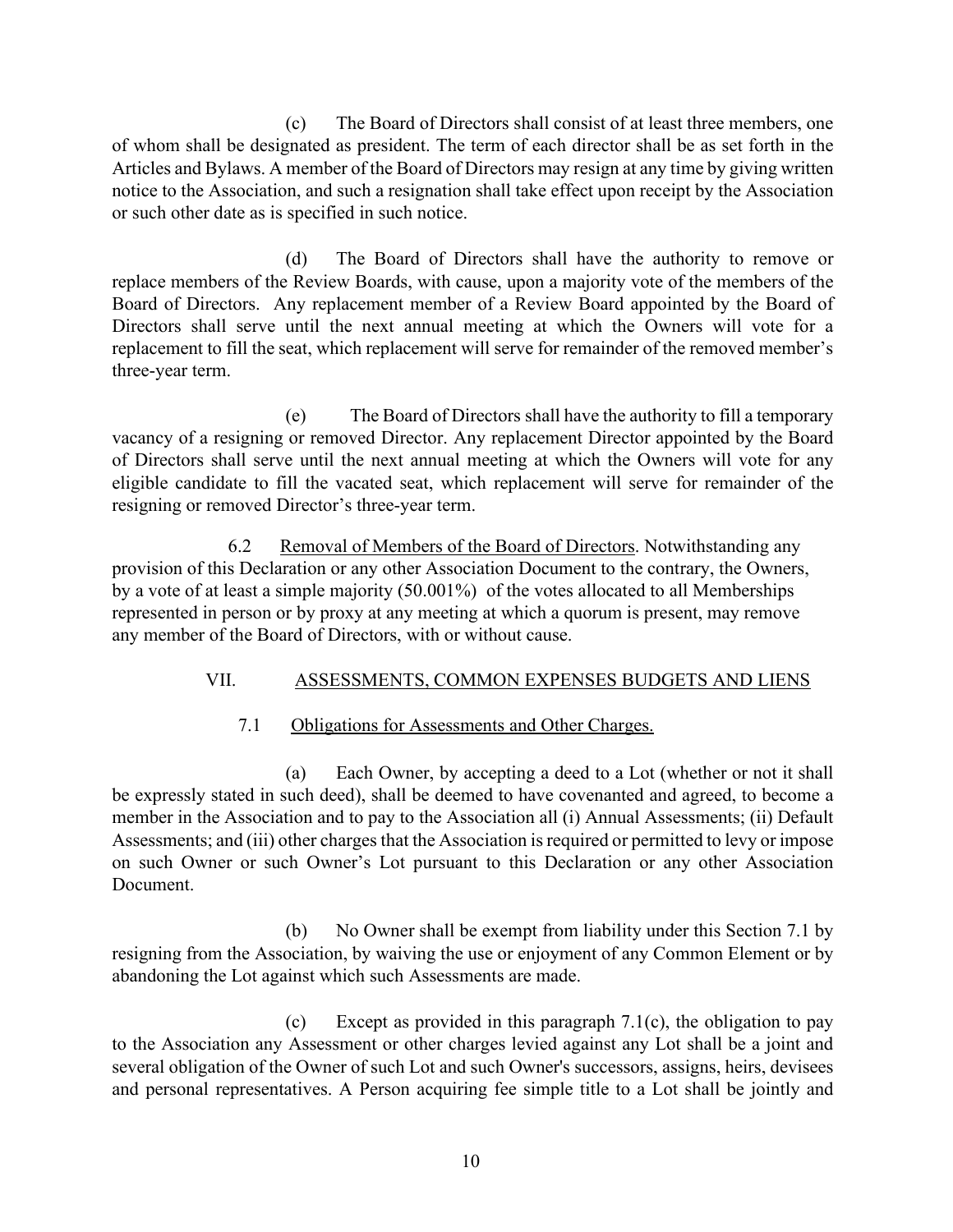severally liable with the former Owner of the Lot for all Assessments and other charges that had accrued and were payable when such Person acquired fee simple title to the Lot, for so long as such Person holds fee simple title to the Lot.

(d) Each Assessment or other charge, together with interest and penalties thereon and all costs and expenses incurred by the Association to collect such Assessment or other charge, including reasonable attorneys' fees and disbursements, may be recovered by a suit for a money judgment by the Association without foreclosing or waiving any Assessment Lien securing the same.

7.2 Purpose and Use of Assessments and Other Charges. The Assessments and other charges levied or imposed and collected by the Association under the Association Documents shall be used exclusively to pay Common Expenses, including allocations to reserves. The Association may invest any funds allocated to reserves in a prudent manner. Unless expressly required by the laws of the State of Colorado or an Association Document, the Association need not refund or credit to Owners any excess funds collected by the Association.

### 7.4 Budgets.

(a) Prior to the first levy of an Annual Assessment, and, thereafter, at each annual meeting of the Owners, the Owners, by a simple majority of the Owners at the annual (or any other) meeting at which quorum is present and the proposed annual budget is presented, will ratify the annual budget prepared by Board of Directors of the Association. Once ratified by the ownership, the Board of Directors of the Association shall adopt an annual budget for the Association for the calendar year.

(b) If the Board of Directors of the Association deems it necessary or advisable to amend an annual budget that it has adopted under paragraph 7.4(a) above, the Board of Directors may adopt an amendment to the annual budget.

## 7.5 Annual Assessments.

(a) After the Board of Directors adopts an annual budget pursuant to paragraph 7.4(a) above, the Association shall levy an Annual Assessment on each Lot based on the budget and the allocation set forth in Section 7.3 above. Except as otherwise provided herein, the Owners shall pay the Annual Assessments levied against their respective Lots in such periodic installments as may be required by the Board of Directors.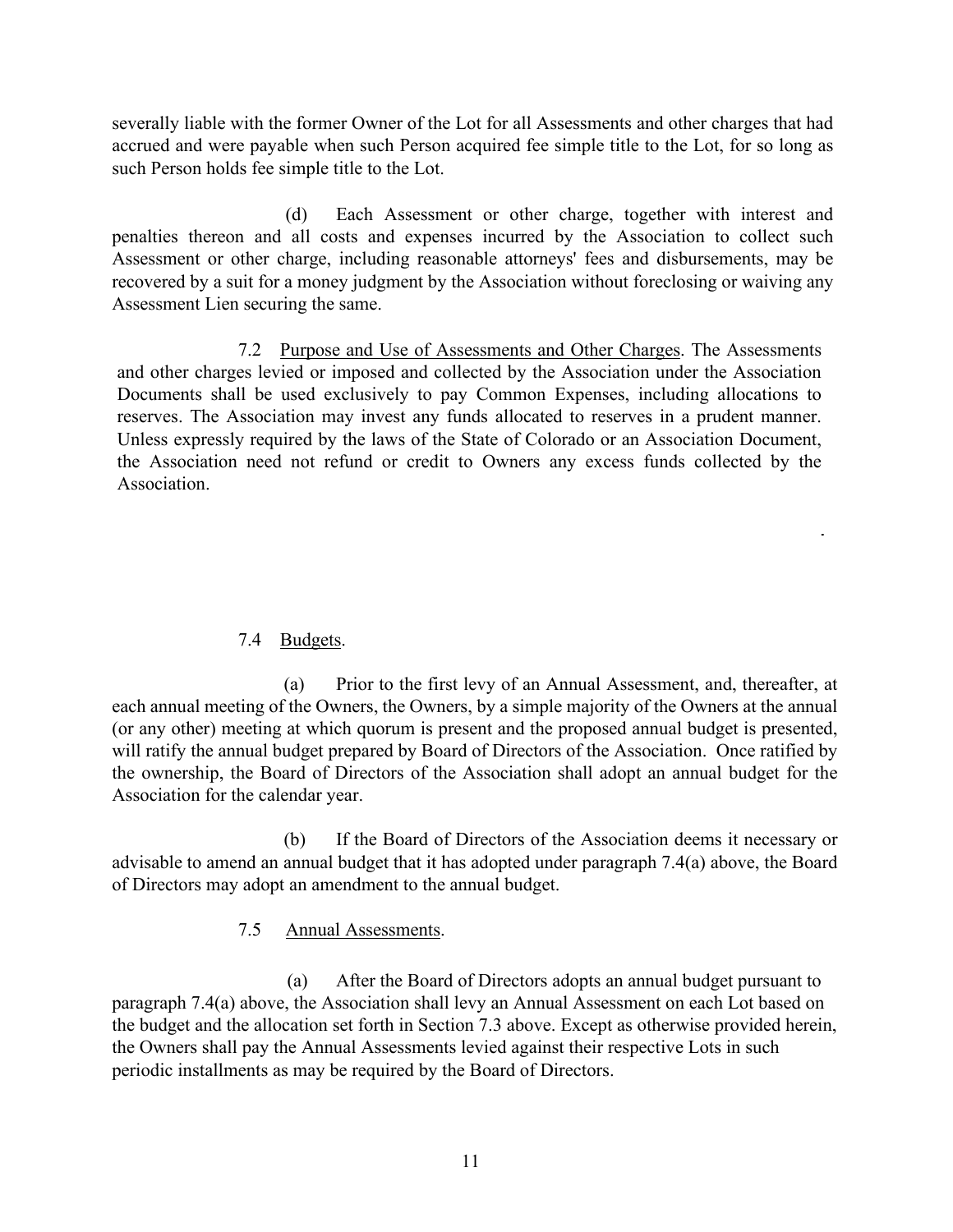(b) If the Board of Directors ratifies an amendment to the annual budget pursuant to paragraph 7.4(b) above, the amount of the Annual Assessment levied against each Lot shall be adjusted accordingly, as shall the amount of each Owner's periodic installments.

(c) If the Board of Directors fails to adopt an annual budget for any calendar year prior to January 1 of that calendar year, the Owners shall continue to pay periodic installments of the Annual Assessment to the Association at the rate payable during the prior calendar year until such time as the Board of Directors adopts a new annual budget for the thencurrent calendar year. Once the Board of Directors adopts a new annual budget, the Association shall levy on each Lot the Annual Assessment for the then-current calendar year and each Owner's periodic installments shall be adjusted as necessary to pay the new Annual Assessment in equal periodic installments over the remainder of such calendar year, giving the Owners credit for any installments that the Owners have previously paid to the Association during such calendar year.

(d) The failure of the Association to levy an Annual Assessment for any calendar year shall not be deemed a waiver, modification or release of the Owners' liability for Common Expenses.

### 7.6 Default Assessments.

(a) Notwithstanding anything to the contrary contained herein, if any Common Expense is caused by (i) the negligence or misconduct of an Owner or an Owner's family member, employee, agent or guest, or (ii) a violation of any covenant, condition or restriction of an Association Document by an Owner or an Owner's family member, employee, agent or guest, the Association shall, if it deems necessary or advisable, levy an Assessment against such Owner's Lot for the amount of such Common Expense. In addition, the Association shall, if it deems necessary or advisable, impose a fine, penalty, fee or other charge upon an Owner for the violation of any covenant or condition of any Association Document by an Owner or an Owner's family member, employee, agent or guest. Any such Assessment levied by the Association, and each fine, penalty, fee or other charge imposed hereunder, are each referred to herein as a "Default Assessment."

(b) Default Assessments need not be shown on an annual budget, or on an amendment to an annual budget, adopted by the Board of Directors of the Association; provided, however, that with respect to any Default Assessment, or portion thereof, levied other than as a late charge, the Owner of the Lot against which the Association seeks to levy the Default Assessment shall be provided notice and an opportunity to be heard. Owners of Lots against which Default Assessments have been levied shall pay such Default Assessments when required by the Association.

### 7.7 Assessment Lien.

(a) The Association shall have a lien on each Lot for any Assessment levied against that Lot or the Owner thereof and any interest, reasonable attorneys' fees and disbursements and costs of collection incurred by the Association in connection therewith. The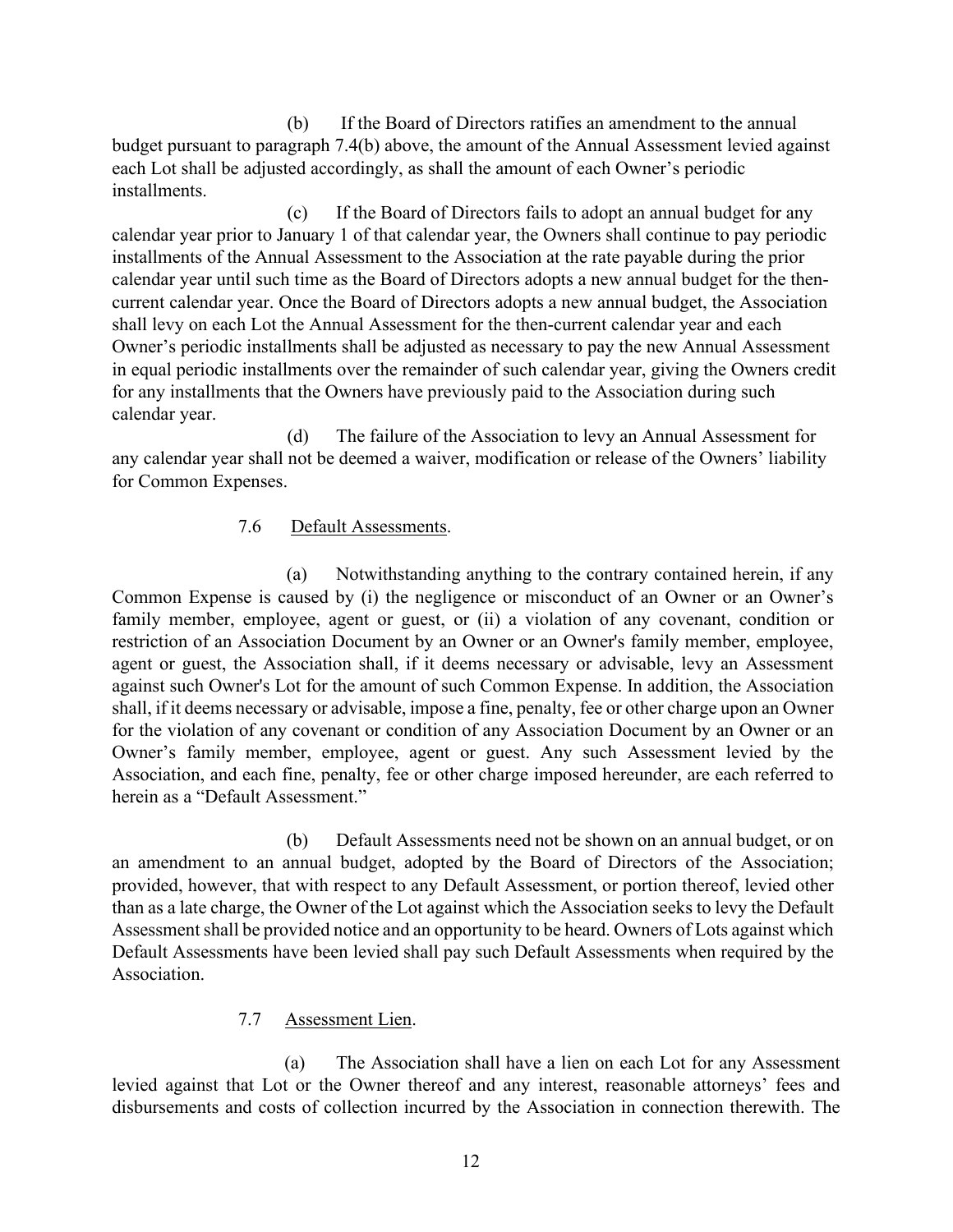Assessment Lien shall secure all of the foregoing obligations of an Owner from the time such obligations become due. If an Assessment is payable in installments, the Assessment Lien secures each installment from the time it becomes due, including the due date set by any valid acceleration of installment obligations by the Association.

(b) An Assessment Lien is prior to all other liens and encumbrances on

a Lot except:

- i. liens and encumbrances recorded prior to the recordation of this Declaration;
- ii. a Mortgage which is not subordinate to any other lien or encumbrance, except liens for taxes or other liens which are given priority by statute, and which was recorded before the date on which the Assessment sought to be enforced became delinquent (except to the extent the Assessment Lien is afforded super-priority under the Act); and
- iii. liens for real estate taxes and other governmental assessments or charges against the Lot.

(c) If an Assessment Lien exists with respect to a Lot over which another association has or files a lien under Section 38-33.3-316 of the Act, and the Assessment Lien is prior in time to the lien of the other association, then the Assessment Lien has priority over the other association's lien notwithstanding anything to the contrary in Section 38-33.3-316(3) of the Act.

(d) The recording of this Declaration constitutes record notice and perfection of an Assessment Lien on each Lot. No further recordation of any claim of any Assessment Lien is required.

(e) An Assessment Lien is extinguished unless proceedings to enforce the Assessment Lien are instituted within ten years after the Assessment secured thereby becomes due.

(f) This Section 7.7 does not prohibit: (i) actions or suits to recover sums secured by an Assessment Lien, or (ii) the Association's taking of a deed in lieu of foreclosure.

(g) In any action by the Association to collect Assessments or to foreclose an Assessment Lien for unpaid Assessments, the court may appoint a receiver of the Owner to collect all sums alleged to be due from the Owner prior to or during the pendency of the action. A court may order the receiver to pay any sums held by the receiver to the Association during the pending of the action to the extent of the Association's Assessments.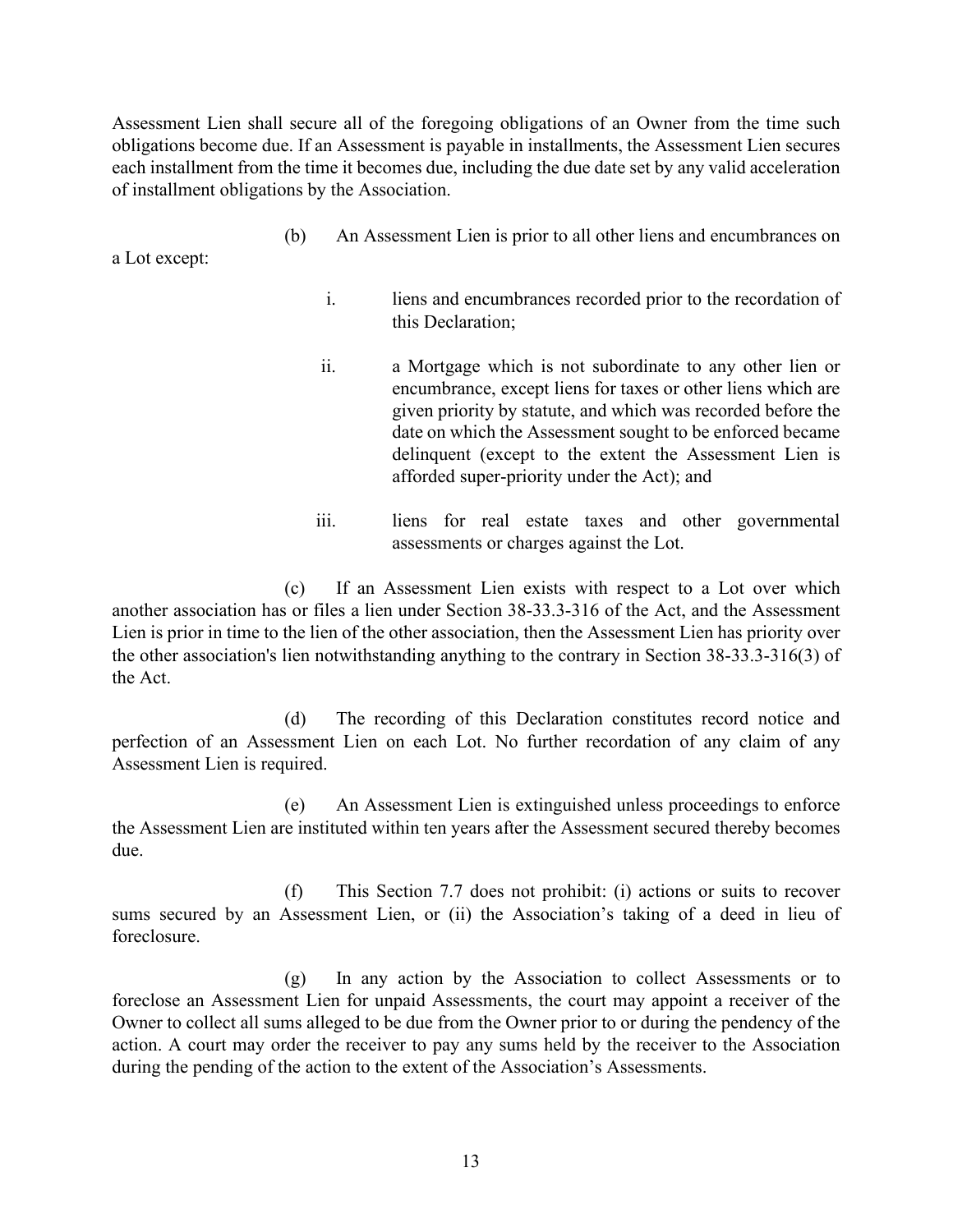### (h) An Assessment Lien may be foreclosed in like manner as a mortgage

on real estate.

### 7.8 Estoppel Certificates; Notice to Mortgagees.

(a) The Association shall furnish to an Owner or such Owner's designee or to a Mortgagee or its designee, upon written request, delivered personally or by certified mail, first-class postage prepaid, return receipt requested, to the Association's Treasurer, a statement setting forth the amount of unpaid Assessments currently levied against such Owner's Lot. The statement shall be furnished within 14 calendar days after the Association's receipt of the request and shall be binding on the Association, the Board of Directors of the Association and every Owner. If no statement is furnished by the Association to the Owner, the Mortgagee or their designee, delivered personally or by certified mail, first-class postage prepaid, return receipt requested, following a written request meeting the requirements set forth above, then the Association shall have no right to assert an Assessment Lien upon the Lot for unpaid Assessments which were due as of the date of such request.

(b) The Association shall report to any Mortgagee any unpaid Assessments remaining unpaid for more than sixty days after the same shall have become due, if such Mortgagee first shall have delivered to the Association a written request for notice of unpaid Assessments. Any Mortgagee holding a lien on a Lot may pay any unpaid Assessment with respect to such Lot, together with any and all costs and expenses incurred with respect to the Assessment Lien securing such unpaid Assessment, and upon such payment, such Mortgagee shall have a lien on the Lot for the amounts paid with the same priority as a lien of the Mortgage held by such Mortgagee.

## 7.9 Limitation of Liability for Common Expense.

Notwithstanding anything to the contrary contained herein or in any other Association Document, the annual average Common Expense liability of each Lot restricted to residential purposes (as defined in the Act), exclusive of optional user fees and any insurance premiums paid by the Association, shall not exceed the amount specified from time to time in Section 38-33.3-116 of the Act as the maximum annual average common expense liability of each unit restricted to residential purposes. The amount specified in Section 38-33.3-116 of the Act as of 1998 is \$400 per Lot and is to be adjusted annually to account for inflation, as set forth in Section 38-33.3- 116(3).

### VIII. MAINTENANCE OF COMMON ELEMENTS

Except as otherwise provided in this Declaration and subject to the provisions of Article XVI below, the Association, or its duly designated agent, shall maintain all Common Elements and the improvements and landscaping located thereon in good order and repair and otherwise manage and operate all Common Elements so that the Subdivision reflects a high level of pride of ownership. In this regard the Association may: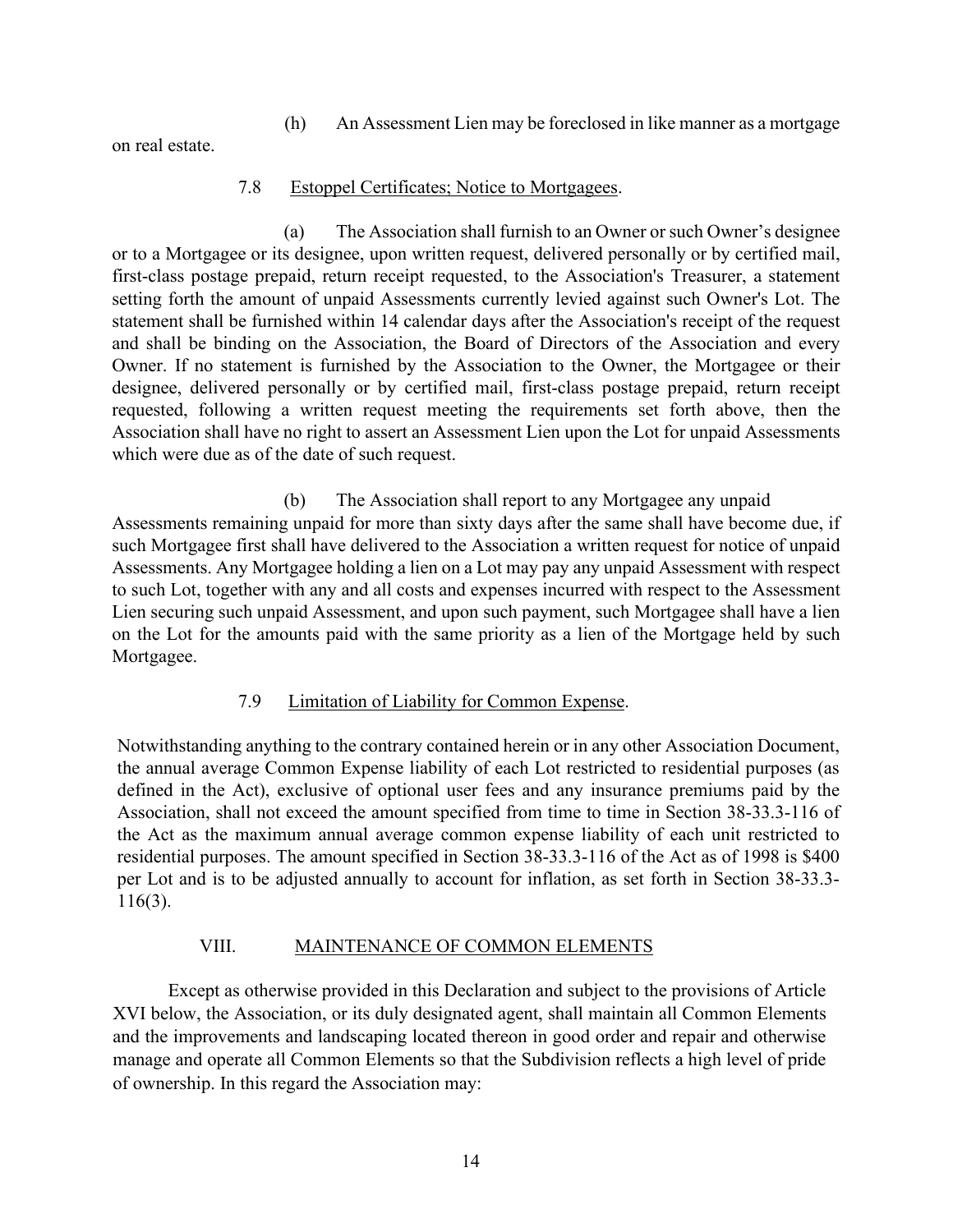(a) construct, modify, add to, replace or renovate any improvements that are located on, or constitute a part of, any Common Element;

(b) plant and replace trees, shrubs and other vegetation on any Common Element;

(c) place, maintain and replace signs upon any Common Element;

(d) adopt and enforce Rules and Regulations regulating the use of

Common Elements;

(e) impose and collect fees for the use of any Common Element; and

(f) take any other actions that the Association deems necessary or advisable to (i) protect and maintain the Common Elements; (ii) preserve the beauty and value of the Subdivision; and (iii) fulfill the stated purposes of the Association.

### IX. REVIEW BOARDS

9.1 Purpose. Any and all exterior design, landscaping and uses of new development on and/or additions to any property within Review Area A as well as any changes or alterations thereto, shall be subject to review by and consent of Review Board A, and any and all exterior design, landscaping and uses of new development on and/or additions to any property within Review Area B, as well as any changes or alterations thereto, shall be subject to review by and consent of Review Board B. The goal of such review and consent shall be to create, maintain and improve the Property as a pleasant and desirable environment, establish and preserve a harmonious design for the community, and protect and enhance the value of the Property.

9.2 Appointment of Members. The Association shall establish the Review Boards consisting of a minimum of three members each. Each member of the Review Boards shall be elected by the Owners, and any such member may be removed, at any time but only for cause, by the Board of Directors of the Association by giving written notice to such member. In like manner to the Board of Directors, the members of the Review Boards shall serve threeyear staggered terms. Owners shall be entitled to vote in the election of any Review Board member, regardless of the portion of the Property in which said owner resides.

## 9.3 Authority of Review Board.

(a) Subject to the provisions of Article XVI below and the Board of Directors' approval, Review Board A and Review Board B shall each establish and have the authority to amend and modify rules, regulations and design guidelines (the "Design Guidelines") governing the design and construction of, as well as improvements to, all structures, landscaping, recreational facilities, exterior lighting, signage and general improvements proposed within Review Area A and Review Area B, respectively.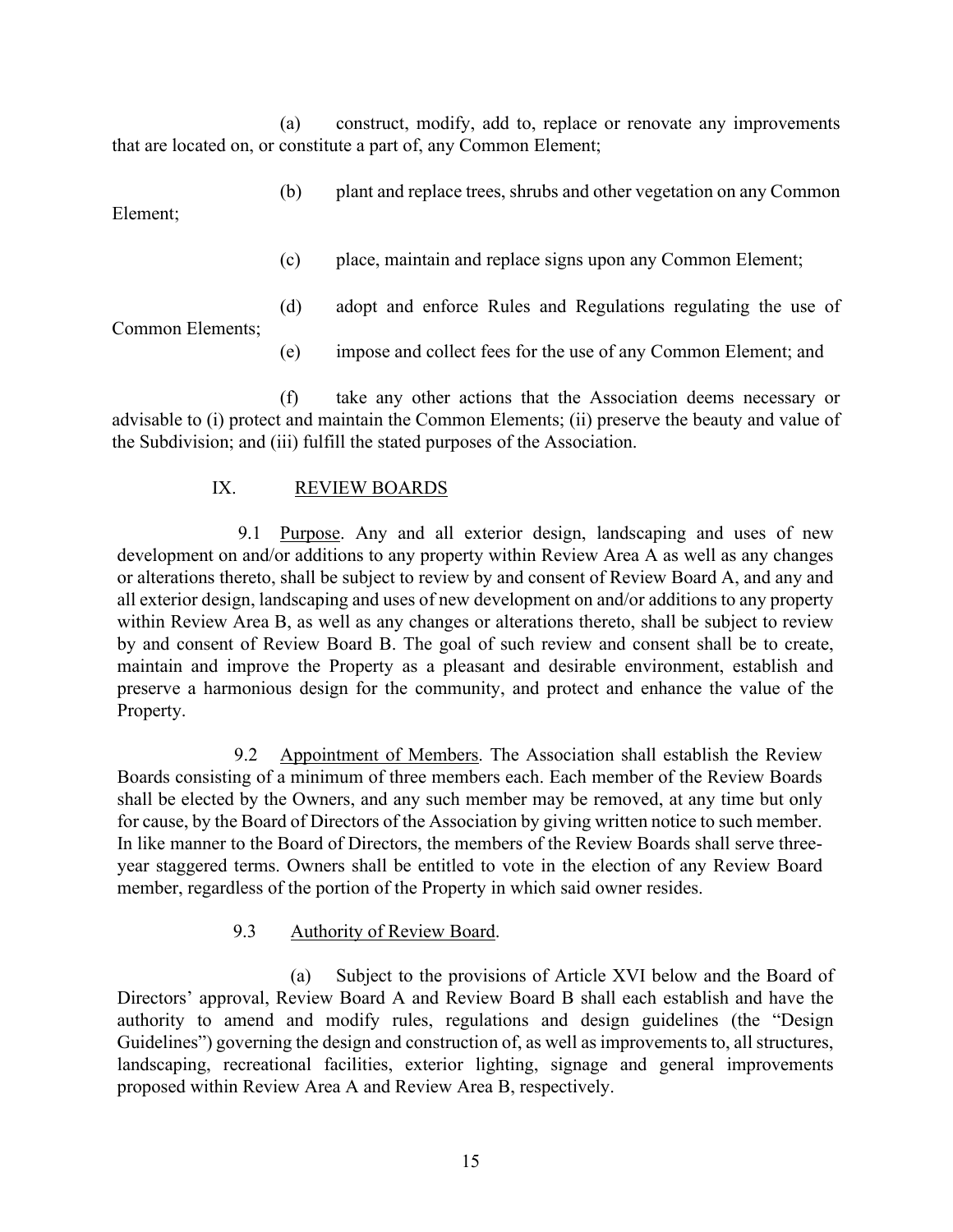(b) The following, among other things, shall require prior written approval of the Review Board: grading and other site preparation; landscaping (including, without limitation, tree cutting and clearing); building construction; sign design and erection; exterior changes to property or improvements; modification, alteration or enlargement of any existing structure; paving and driveways; fencing; exterior lighting; location and maintenance of all structures and improvements; and changes to the permitted use of any property within the Property. In exercising its authority to modify or reject any project proposal, the Review Board may, when warranted, consider whether such proposal would cause an unacceptable disturbance of views for other sites or adjacent structures, but such consideration shall weigh heavily the right of each Owner to use and develop his or her property in keeping with the standards set forth in this Declaration. The approval of the Review Board shall not be required for alterations or remodeling which are completely within a building or structure, do not change the exterior appearance thereof and are not visible from the outside of the structure.

(d) The Review Boards will, at the request of the Board of Directors, report to the Board of Directors and inform them of any decision by the Review Boards regarding new construction, landscaping plans, remodeling plans, and/or landscaping changes. The Review Boards shall likewise, at the request of the Board of Directors, keep the Board of Directors abreast of the progress of any project currently under Review Board supervision.

9.4 Decisions of Review Board. Actions taken by the Review Board shall not be arbitrary or capricious and shall be presumed to be enforceable in accordance with their terms. Decisions of the Review Board shall be conclusive and binding on all interested parties. Any challenge to a decision of the Review Board must be filed in a court of competent jurisdiction within thirty days of receipt of notice of such decision by the affected party or parties.

9.5 Inspection of Projects. The Review Board or its designated representatives may monitor any approved project within the Property to ensure that the construction or work on such project complies with any and all approved plans, construction procedures, applicable Rules and Regulations and applicable law. The Review Board or its designated representatives may enter upon any property within the Property at any reasonable time or times to inspect the progress, work or completion of any project. The Review Board may withdraw its approval of any project and require all activity at such project to be stopped if deviations from the approved plan, construction practices, applicable Rules and Regulations or applicable law are not corrected or reconciled within ten days after written notification to the Owner of the subject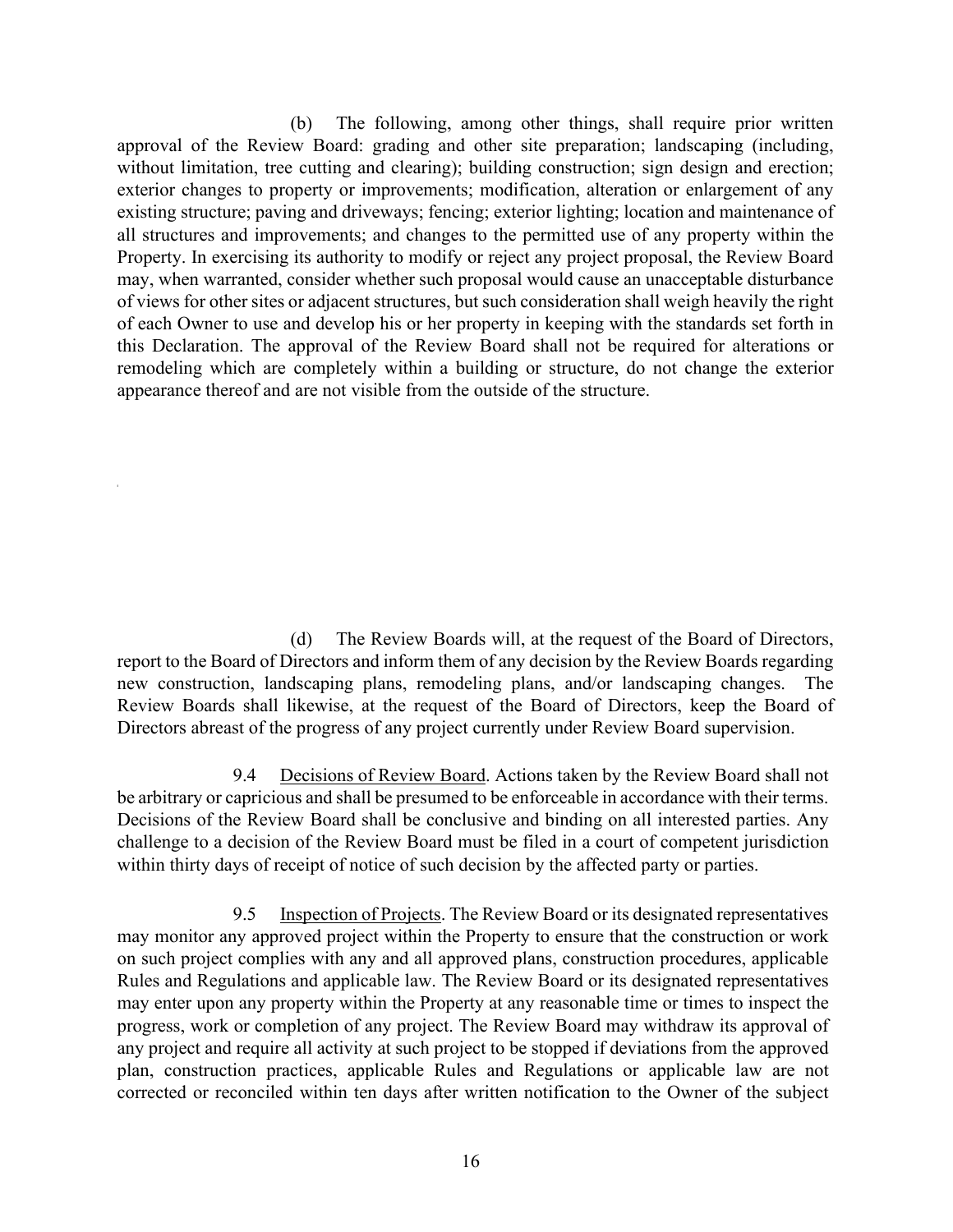property specifying such deviations, or within such lesser period of time as is specified by the Review Board in such notice to the owner. The Review Board shall have the authority to levy and collect Default Assessments for such deviations, including, without limitation, incremental monetary fines for the occurrence of repeated violations.

9.6 Notice. Any material to be submitted or notice to be given to the Review Board shall be submitted at the offices of the Association's then current property management company and if no such company shall exist, then to the address directed by the Association.

9.7 Fees. The Review Board may establish a reasonable processing and review fee tied to an objective, measurable standard to defer its costs in considering any requests for approvals submitted to it, which fee shall be paid at the time the request for approval is submitted.

9.8 Review Board Not Liable. The Review Board, nor any of its respective officers, directors, employees, members or agents shall be responsible or liable for any defects in any plans or specifications which are submitted, revised or approved pursuant to this Article IX, nor for any defects in construction pursuant to such plans and specifications, nor for any loss, damage or injury arising out of or in any way connected with the performance of the duties of the Review Board, unless due to the willful misconduct or conscious bad faith of the party to be held liable. In reviewing any matter, the Review Board shall not be responsible for reviewing, nor shall its approval of any project be deemed approval of, the project from the standpoint of safety, whether structural or otherwise. Approval of plans and specifications pursuant to this Article IX shall not relieve any Owner of said Owner's responsibility to comply with any and all applicable governmental laws or regulations.

9.9 Entrance Signage. Notwithstanding anything to the contrary contained in this Declaration, the Association reserves the right to construct, install, operate, maintain, repair, remove, replace and reconstruct one or more signs of such types, number, design, materials, colors, sizes and contents as the Association may from time to time desire (subject to the Breckenridge Sign Code) on, over, under and through the portions of Tract A and Lot 11 of Shock Hill Subdivision designated on the Plat as a "Public Trail Signage and Bridge Easement" (the "Sign Easement Areas"). No other Person shall install any signs of any kind within the Sign Easement Areas without the prior written consent of the Association.

## X. LIMITATION AND RESTRICTIONS ON BUILDING IMPROVEMENTS

10.1 Permitted Improvements–Single-Family Residential Lots. No Single-Family Residential Lot may contain any building improvements except:

(a) One Single-Family Structure together with one garage of a size sufficient to enclose a minimum of two automobiles per garage, but no more than three automobiles per garage, unless the Review Board consents in writing to the design of a larger garage; or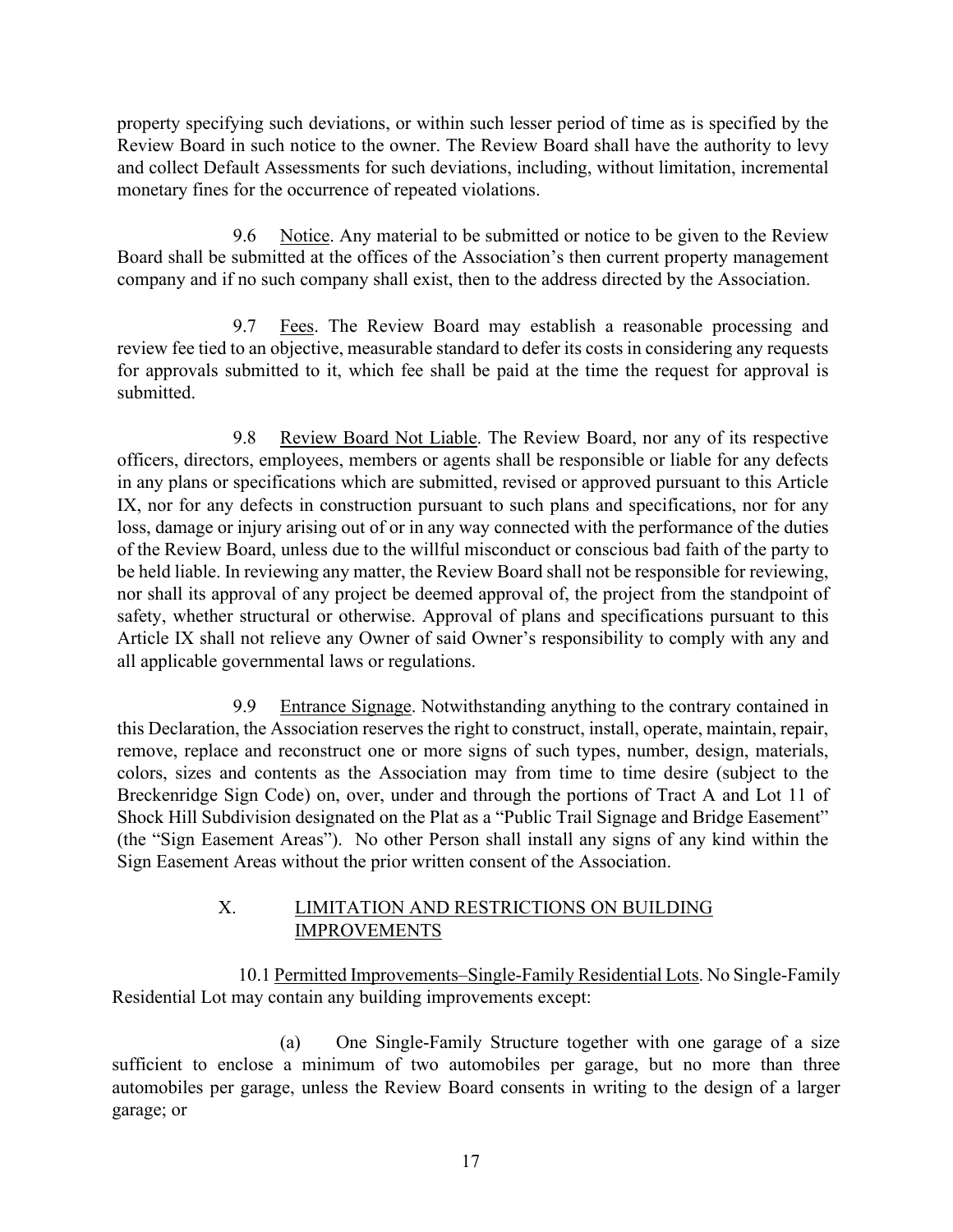(b) One Single-Family Structure and one Accessory Apartment together with up to two garages, of which one garage may be of a size sufficient to enclose a minimum of two automobiles, but no more than three automobiles, and one garage, of a size sufficient to enclose no more than one automobile, unless the Review Board consents in writing to the design of a smaller or larger garage; and

(c) Such enclosed service areas for garbage, trash, utilities and other maintenance facilities as may be approved in writing by the Review Board; and

(d) Such fences, walls, driveways and parking areas as may be approved in writing by the Review Board; and

(e) Landscaping improvements approved in writing by the Review Board; and

(f) Swimming pools, hot tubs, solar devices and greenhouses approved in writing by the Review Board.

10.2 Permitted Improvements–Multi-Family Residential Lots. No Multi-Family Residential Lots may contain any building improvements except:

(a) One or more structures made up of apartments, townhomes, condominiums, or duplexes or tri- or four-plexes containing up to the number of SFEs permitted by the Master Plan and the number of parking spaces required by the Review Board and Town ordinances; and

(b) Such enclosed service areas for garbage, trash, utilities and other maintenance facilities as may be approved in writing by the Review Board; and

(c) Such fences, walls, driveways and parking areas as may be approved in writing by the Review Board; and

(d) Landscaping improvements approved in writing by the Review

(e) Swimming pools, hot tubs, solar devices, outbuildings and greenhouses approved in writing by the Review Board.

Board; and

10.3 Chalet House Operations Not Permitted. Chalet House operations or any other similar form of lodging are expressly prohibited on any Lot.

10.4 Permitted Improvements–Open Space. Any portions of the Property that are Private Open Space may be used for picnic areas and shelters, playing fields, playgrounds, landscape improvements, pools, streams, ponds, street lighting, project identification signage,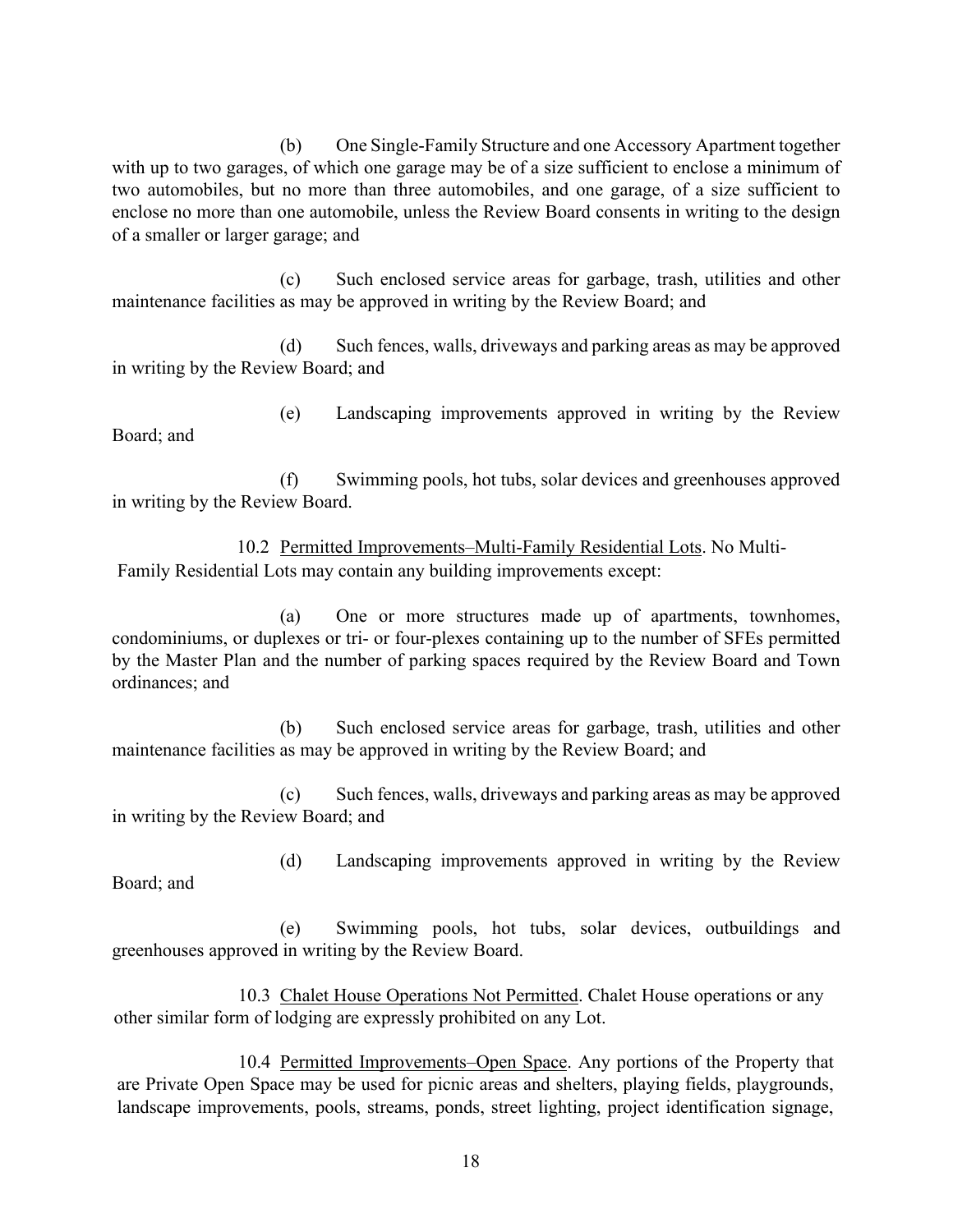use-control signage, drainage systems, pedestrian easements, access and trail easements and underground utilities or other similar uses approved by the Town of Breckenridge and the Board of Directors, subject to the provisions of Article XVI below.

10.5 Prohibited Improvements. No structures or buildings of a temporary character, nor any mobile home, house trailer, tent, shack, or other such structure shall be placed or used within the Property, either temporarily or permanently, without prior written approval of the Review Board, which approval may be withheld in the Review Board's sole discretion. Notwithstanding the preceding sentence, necessary appurtenances, modest construction trailers and structures of a temporary nature may be used without the Review Board's approval during the period of performance of construction of any improvement for which necessary government permits and Review Board approval have been obtained, provided that (a) the Review Board shall approve the location and appearance of such appurtenances, trailers or structures, (b) no overnight occupancy shall be permitted in any such appurtenance, trailer or structure, and (c) such appurtenances, trailers or structure shall be removed from the Property on the earlier of (i) the date that is twelve months after the initial use thereof or (ii) the date of substantial completion of said improvement.

10.6 Location of Dwellings and Setbacks. Location of dwellings will be in accordance with the Design Guidelines and the Development Code and, if applicable, within the building envelopes shown on the Plat, the Design Guidelines or other documents approved by the Board of Directors.

10.7 Review Board Approval Required. Each Owner agrees that he or she will not apply to the Town of Breckenridge or any other governmental authority for permission to construct building improvements on such Owner's property without the prior express written authorization of the Review Board. Any application to the Town of Breckenridge for a building permit must be for a structure as approved by the Review Board. It shall be an objective of the Review Board to prevent the making of improvements which will materially impair the aesthetic and monetary values of the Property. In reviewing proposed projects, the Review Board will consider, among other things, the following factors: (a) the suitability of the improvements and the materials of which they are to be constructed; (b) the quality of all materials to be utilized in any proposed improvement; (c) the effect of any proposed improvement on adjacent or neighboring property, provided that each Owner of property within the Property is entitled to use and develop his or her property in accordance with the standards set forth herein and the Design Guidelines; (d) the location and character and method of utilization of all utility services; (e) the impact of any proposed improvement upon the natural surroundings; and (f) the timely and orderly completion of all such improvements.

10.8 Town Approval Required. No modification or other improvement to a Lot or dwelling unit that requires the approval of the Town of Breckenridge under the Development Code of the Town of Breckenridge or other applicable law, rule or ordinance shall be made or built until such approval has been obtained.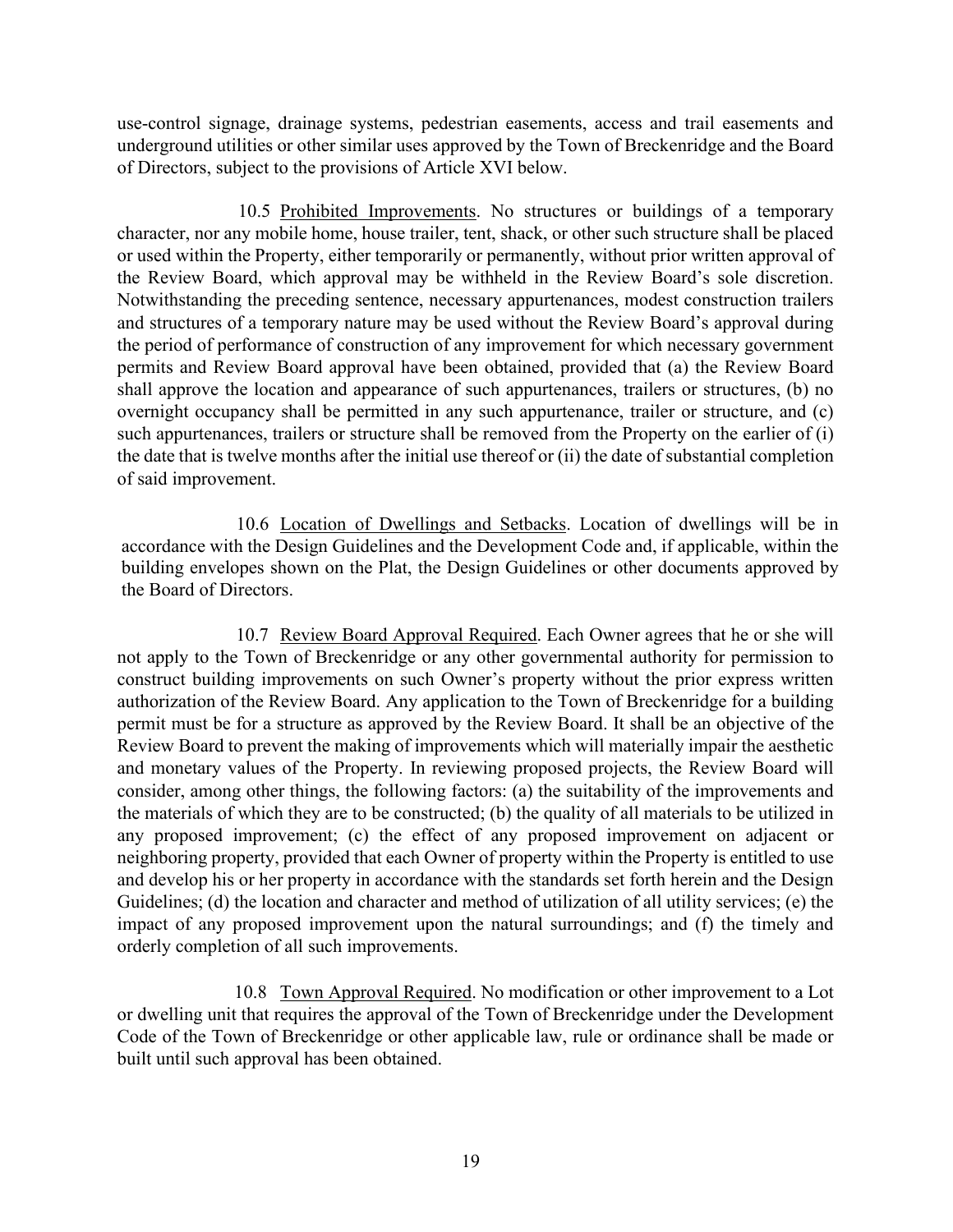10.9 Square Footage Requirements. The Review Board may establish minimum and maximum square footage requirements with respect to Single-Family Structures, Accessory Apartments and living space to be contained within dwelling units constructed within Multi-Family Residential Lots.

10.10 Property to be Maintained. Except as otherwise provided herein, each Lot and all other portions of the including all improvements within the Property, shall be kept and maintained by the Owner(s) thereof in a clean, safe, attractive and sightly condition and in good repair.

10.11 No Illegal, Noxious or Offensive Activity. No illegal, noxious or offensive activity shall be carried on upon any portion of the Property nor shall anything be done or placed on any Property which is or may become a nuisance or cause any significant embarrassment, disturbance or annoyance to others.

10.12 No Hazardous Activities. No activities shall be conducted on any portion of the Property and no improvements may be constructed on any portion of the Property which are or might be unsafe or hazardous to any person or Property; provided, however, that construction activities that comply with Article XVI below and for which all applicable permits and Review Board approval have been obtained and which are conducted in accordance with industry standards shall not violate this Section. Without limiting the generality of the foregoing, (a) no firearms shall be discharged upon any portion of the Property, and (b) no open fires shall be lighted or permitted on the Property except in a contained barbecue unit while attended and in use for cooking purposes or within a safe and well-designed interior fireplace (except (i) controlled picnic fires in Open Space which may be designated for such use by the Association and (ii) attended fires authorized in writing by the Association and required for clearing or maintenance of land).

## 10.13 Restriction on Further Subdivision: Combining Lots.

(a) No Lot (other than Multi-Family Residential Lots or Lots designated for CSF use in the Master Plan) shall be further subdivided or separated into smaller lots by any Owner, and no portion less than all of any Lot, nor any easement or other interest therein, shall be conveyed or transferred by any Owner without the prior written approval of the Association, which approval may be withheld in the Board of Directors' sole discretion. Multi-Family Residential Lots may be subdivided into separate Lots, duplex, condominium or townhouse units without the prior written approval of the Board of Directors, on the conditions that (i) such subdivision does not cause the Lot to exceed the density allocated to that Lot under the Master Plan and the recorded subdivision plat creating that Lot, (ii) the Owner of the Lot obtains the prior written approval of the Review Board, and (iii) such subdivision fully complies with such approval of the Review Board and with all applicable restrictions and code provisions of the Town of Breckenridge.

(b) With the approval of the Review Board and any controlling government entity, any Owner of two or more adjacent Lots, which Lots share one or more lot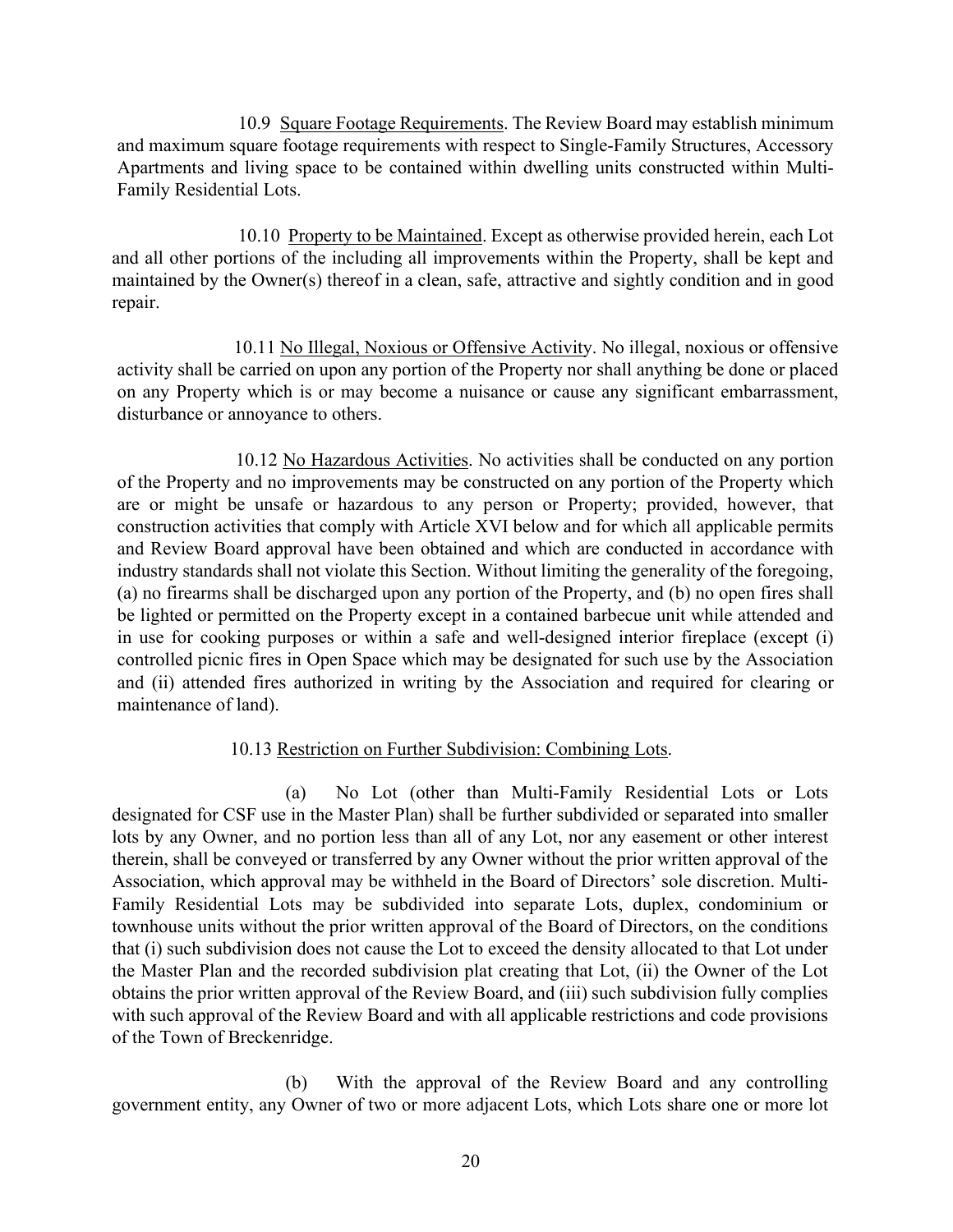lines, may resubdivide said Lots for the purpose of adjusting the size of the resulting lot or lots; provided, however, that the Review Board shall have the authority to modify or supplement the covenants, conditions and restrictions applicable to such resulting lots and to condition its approval on the Owner's agreement to be bound thereby, and the Review Board may withhold its approval of any such resubdivision which the Review Board determines, in its sole discretion, is inconsistent with the intent of the Master Plan or the original design philosophy of the Subdivision. In no event, however, shall the Review Board approve any subdivision of Lots pursuant to the preceding sentence if such subdivision would increase the number of Lots within the property to be subdivided. Any Owner desiring to resubdivide Lots pursuant to this Section shall fully comply with all applicable ordinances and regulations of the Town of Breckenridge and shall prepare, execute and record in Summit County, Colorado: (i) an appropriate amendment to the Plat conforming to all requirements of the Development Code and containing the consent of the Review Board and of the holders of any mortgages or deeds of trust encumbering the affected Lots and (ii) any instruments necessary to subject the resubdivided Lots to any modified or supplemental covenants, conditions and restrictions required by the Review Board as a condition of its approval. All expenses associated with the resubdivision (including, without limitation, the costs of preparing the subdivision plat, costs incurred in connection with any modification or supplementation of the covenants, conditions and restrictions applicable to the resubdivided lots, attorneys' fees incurred by the Review Board, and recording and filing fees) shall be the responsibility of and paid by the Owner desiring such resubdivision.

10.14 Sewage Disposal Systems. No cesspools or septic tanks shall be permitted on any portion of the Property without the prior written approval of the Review Board.

10.15 Fences. All fences, walls or other barriers on any Lot, as limited by the Design Guidelines, may be erected only upon prior written approval of the Review Board.

10.16 Paved Areas and Driveway Construction. Private driveways and parking areas within the Property must be paved in accordance with the Design Guidelines. Materials used to create special paving patterns are subject to Review Board approval.

10.17 Storage of Equipment and Vehicles. All boats, snowplows, campers and extra motor vehicles must be stored in a garage. Motor homes, travel trailers, construction equipment and other outsized machinery and equipment shall not be stored or parked within the Property; provided, however, that the Review Board may waive this restriction, in its sole discretion, in writing. This Section 10.17 shall not prohibit the storage or parking of construction equipment and machinery within the Property during the period of construction activities for which all applicable permits and Review Board approval have been obtained, provided that the Review Board may require the removal of any such equipment or machinery upon notice to the Owner of the affected Lot.

10.18 No Unsightliness. No unsightliness shall be permitted on any Property. Without limiting the generality of the foregoing: (a) all unsightly structures, facilities, equipment, objects and conditions shall be enclosed within an approved structure, except as otherwise provided herein; (b) refuse, garbage and trash shall be kept in a covered container at all times and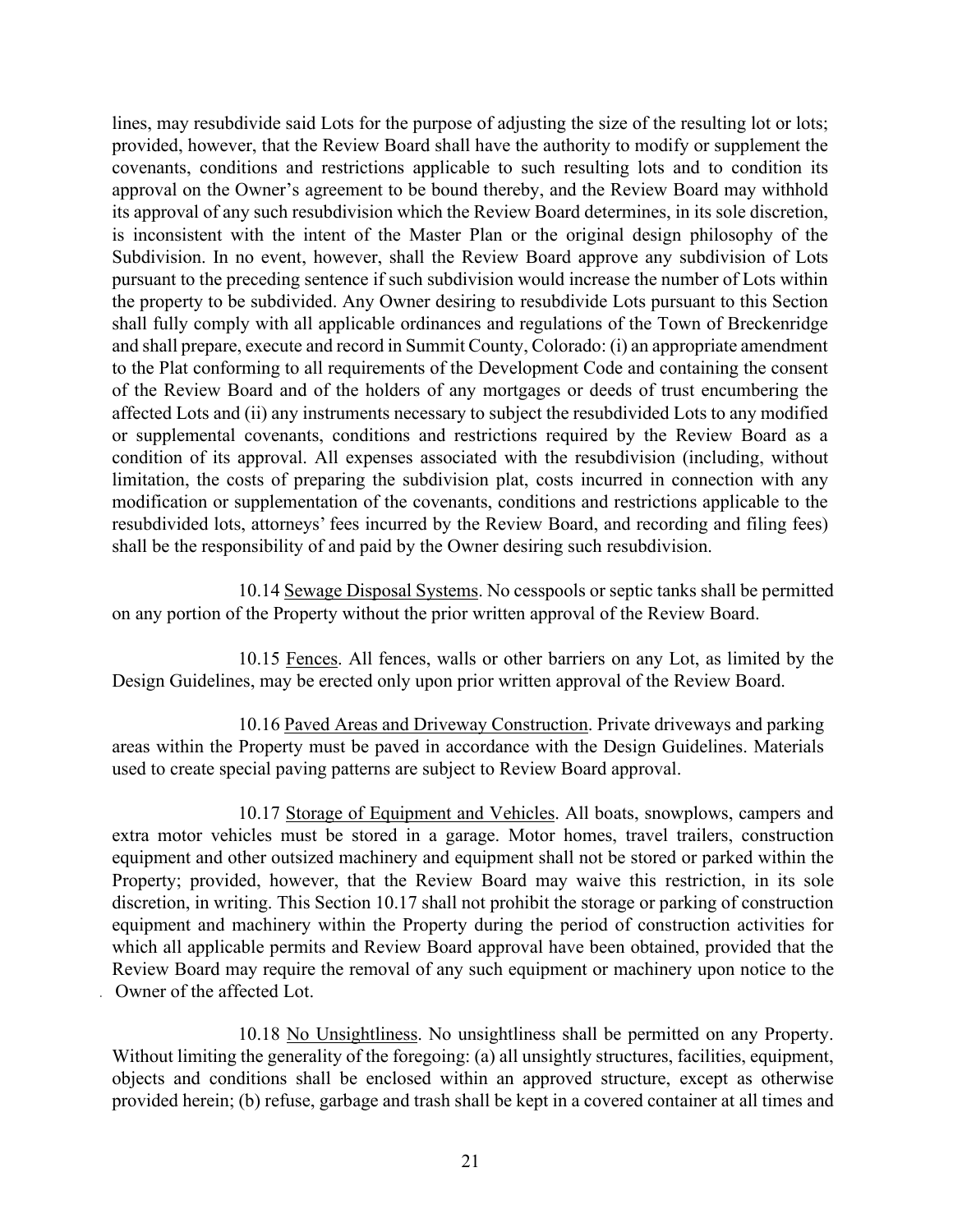10.19 Pets. Dogs, cats or customary household pets, not to exceed three pets per dwelling unit, may be kept on the Property without the prior written approval of the Review Board. No wild animal, reptile or bird may be trapped, transported, kept or maintained anywhere within the Property, except for (a) animal control activities of authorized governmental entities and licensed contractors and (b) activities of Owners to trap rodents for the purpose of removal or destruction. No pet may be kept which abnormally or unreasonably interferes with the rights, comforts or convenience of other Owners. For-profit breeding of any animals on the Property is specifically prohibited. All pets must be kept on a leash when outside an Owner's residence. No horses may be stabled or kept anywhere on the Property.

10.20 Restriction on Signs. No signs or advertising devices of any nature shall be erected or maintained on any Property except signs approved by the Review Board, signs required by law or legal proceedings, identification signs for work under construction (not to exceed six square feet), temporary signs to caution or warn of danger or Association signs necessary or desirable to give directions or advise of rules or regulations. The Review Board shall have the authority to approve the size and location of signs within the Property. Design Regulations adopted by the Review Board in regard to signage may be more restrictive than the Development Code. Without limiting the foregoing, the Review Board may adopt a standard "for sale" sign to be used by all Owners in connection with any sale of any Lot.

10.21 Restriction on Parking. Parking of vehicles on the Property or any portion thereof is permitted with respect to a Lot only within parking spaces constructed with the prior approval of the Review Board and such parking shall be used only by the Owner or Lessee of such Lot or their guests for the parking of personal vehicles. The Association shall have the right to park any type of vehicle owned or used by the Association upon the Property only within parking areas approved by the Review Board in such areas designated for such purpose by the Association. Notwithstanding the above, the Association may designate areas for off-street parking on the Property or any portion thereof for the temporary parking of maintenance and delivery vehicles, for the sole purpose of assisting in a maintenance operation or to provide for the loading or unloading of such vehicles, or to accommodate special circumstance. No bus shall be permitted to idle for periods in excess of ten minutes or to park for periods in excess of 30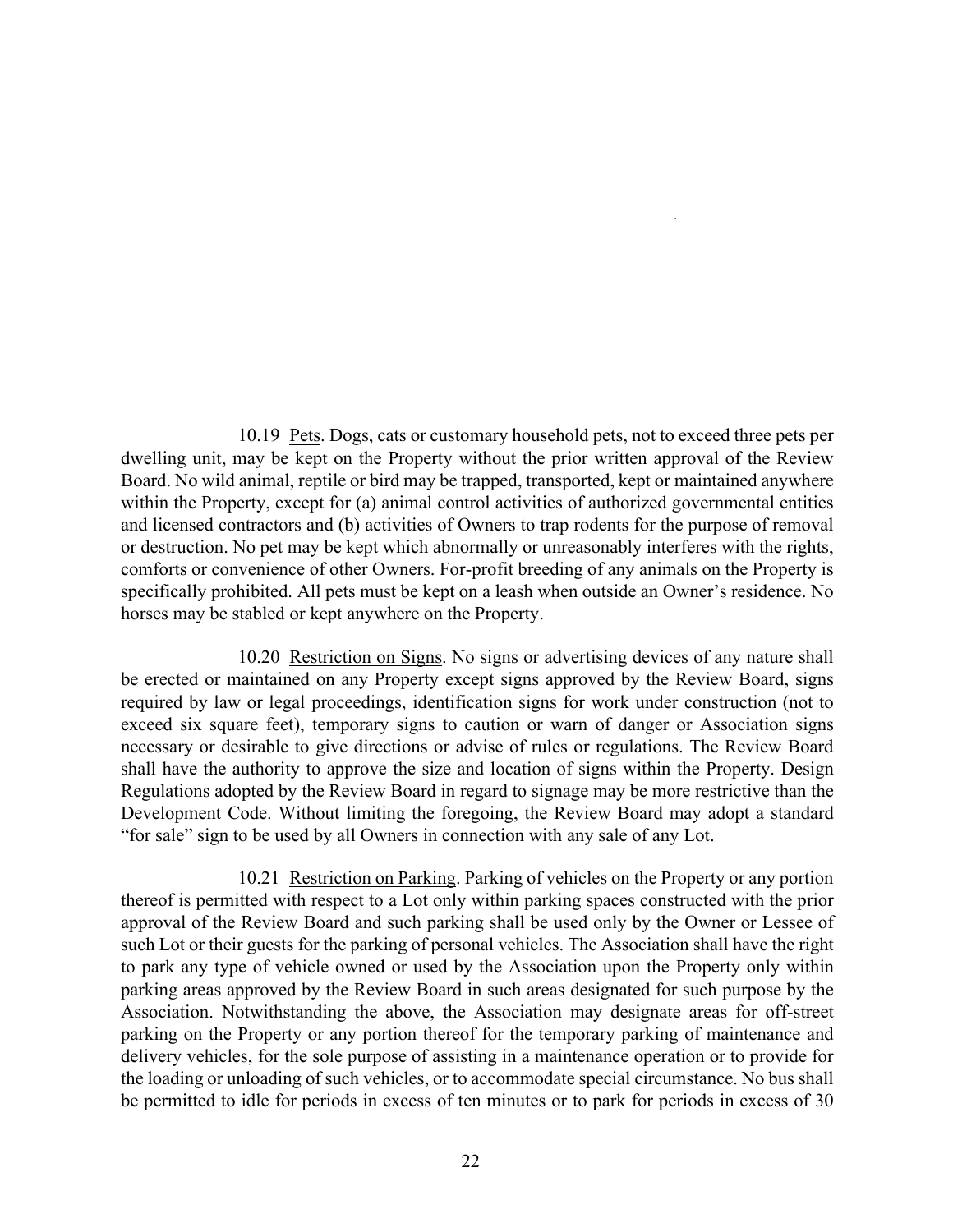minutes anywhere on the Property without the prior express written consent of the Review Board.

10.22 Restriction on Recreational Vehicles. No motorcycle, motorbike, snowmobile, golf cart or other motorized recreational vehicle shall be operated within or on the Property except for any equipment used in maintenance or repair of any Common Areas or Trail Easements or as otherwise specifically permitted by the Rules and Regulations. Motorcycles and motorbikes may be operated on public roads within the Subdivision in accordance with all applicable laws, provided that such use shall be subject to the Rules and Regulations, including, without limitation, those Rules and Regulations governing noise, nuisances and other similar issues.

10.23 Restriction on Wood Burning. All wood-burning devices and wood burning within the Property shall comply fully with all applicable laws and regulations of the Town of Breckenridge and all other applicable laws.

10.24 No Wells. No water wells shall be permitted on the Property or any portion thereof without the prior written approval of the Review Board.

10.25 No Mining or Drilling. No property shall be used for the purpose of mining, quarrying drilling, boring or exploring for or removing oil, gas or other hydrocarbons, minerals, rocks, stones, gravel or earth.

10.26 Transportation System Activities. Notwithstanding anything to the contrary contained in this Declaration or the Association Documents, the construction, installation, operation, maintenance, repair, removal, replacement and reconstruction of one or more gondolas, chair lifts, or other aerial transportation systems, funiculars or other surface transportation systems, over, across and through the Subdivision (collectively "Transportation System Activities") shall not be deemed a nuisance or prohibited activity for any reason. Each Owner, by accepting a deed to a Lot (whether or not expressly stated in such deed), shall be deemed to have waived any and all claims of any kind against the Association, its successors and assigns, and its affiliates, members, managers, officers, directors, employees, agents and contractors, based upon, arising out of or related to the Transportation System Activities.

## XI. USE OF RESTRICTED LOTS AND PARCELS

11.1 Residential Purposes Only. No Lot may be used other than for residential purposes with customary accessory uses, which customary accessory uses shall include without limitation traditional long- or short-term rentals of property to persons who use such improvements for residential or lodging purposes. Such customary accessory uses shall specifically exclude Bed and Breakfast, Chalet House and other similar operations, which are hereby expressly prohibited. Lots may be used for "Home Occupations" as defined in and permitted under the Development Code.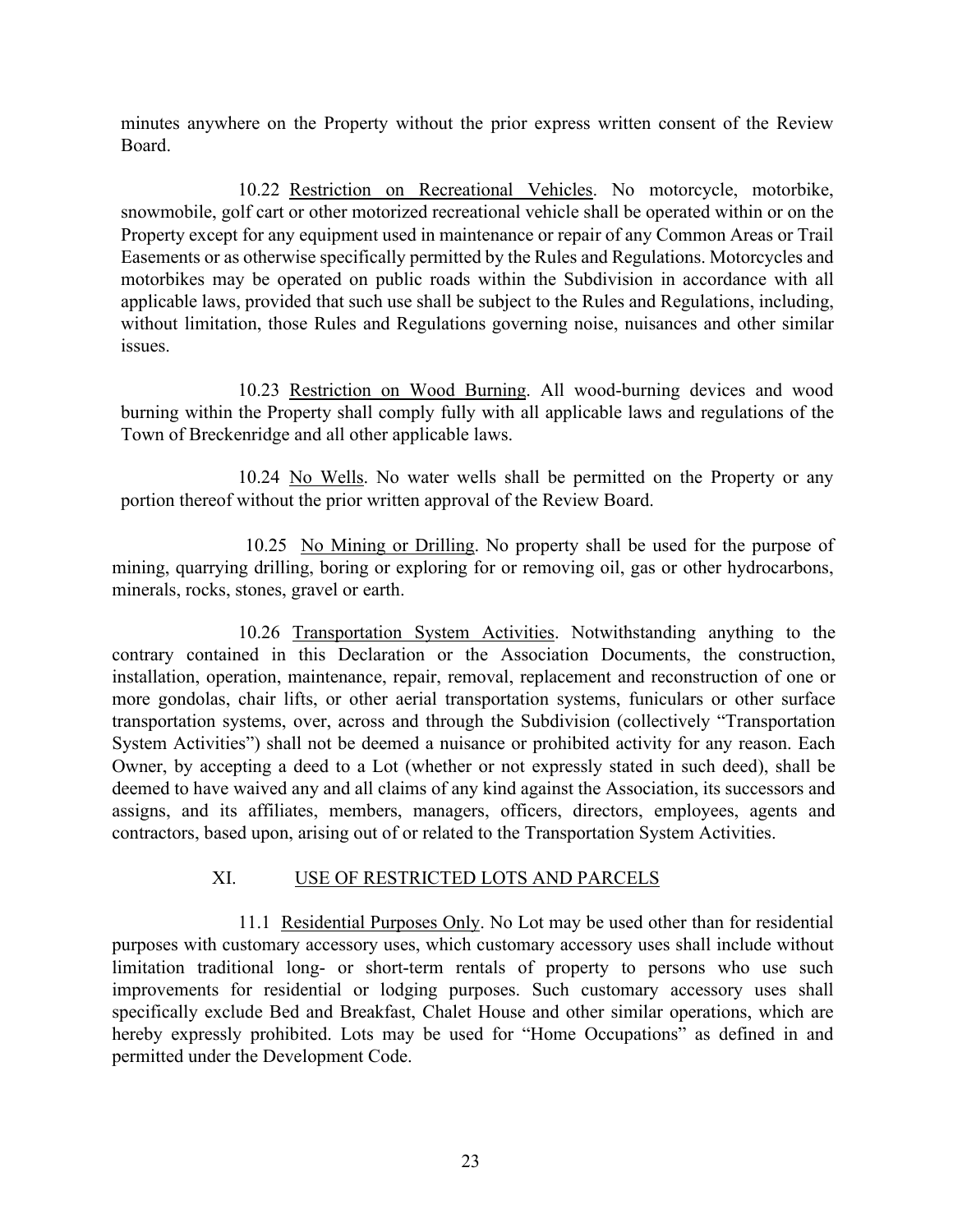11.2 Open Space. Except as set forth below, no building improvements may be constructed or maintained on any Private Open Space, except those permitted under Section 10.4 above.

11.3 Applications for Zoning or Subdivision Changes. No Owner of any Lot within the Property may apply to Summit County, Colorado, or to the Town of Breckenridge or any governmental jurisdiction to change the zoning applicable to such owner's Lot, or to subdivide such Lot, without the prior written approval of the Review Board.

11.4 Prohibition on Timeshare Ownership. No Owner of any Lot within any portion of the Property shall dedicate or submit such Owner's Lot to a timeshare or similar arrangement.

## XII. BUILDING GUIDELINES

12.1 Design Regulations. All building improvements within the Property must be built strictly in accordance with all applicable laws, this Declaration, the Rules and Regulations and the provisions of the Design Guidelines as adopted by the Review Board.

12.2 Authority of Review Board. By acquiring any interest in any of the Property, the Owner of such property consents to and accepts the authority of the Review Board to review and approve the plans and specifications for any improvements on such Property in accordance with the Design Guidelines as in effect from time to time. In particular, such Owner recognizes that certain of the judgments which will be made by the Review Board are subjective in nature, and such Owner agrees not to contest such subjective judgments unless they are made in bad faith or in an arbitrary and capricious manner.

# XIII. EASEMENTS AND LICENSES

13.1 Association's Easements Over Lots. the Association and the Review Board possess an easement over, across, through and under each Lot to (a) exercise any right held by the Association or the Review Board under this Declaration or any other Association Document, and (b) perform any obligation imposed upon the Association or the Review Board by this Declaration or any other Association Document. Notwithstanding the foregoing, neither the Association nor the Review Board shall enter upon any Lot without reasonable prior notice to the Owner of the Lot, except in cases of emergency.

13.4 Emergency Access Easement. The Association hereby grants a perpetual, nonexclusive easement to all police, sheriff, fire protection, ambulance and other similar agencies and persons to enter upon the Property in the performance of their duties.

13.5 Recorded Easements. The Property shall be subject to all easements as shown on any recorded Plat and to any other easements of record or of use as of the date of recordation of this Declaration. In addition, the Property is subject to all easements created by this Declaration.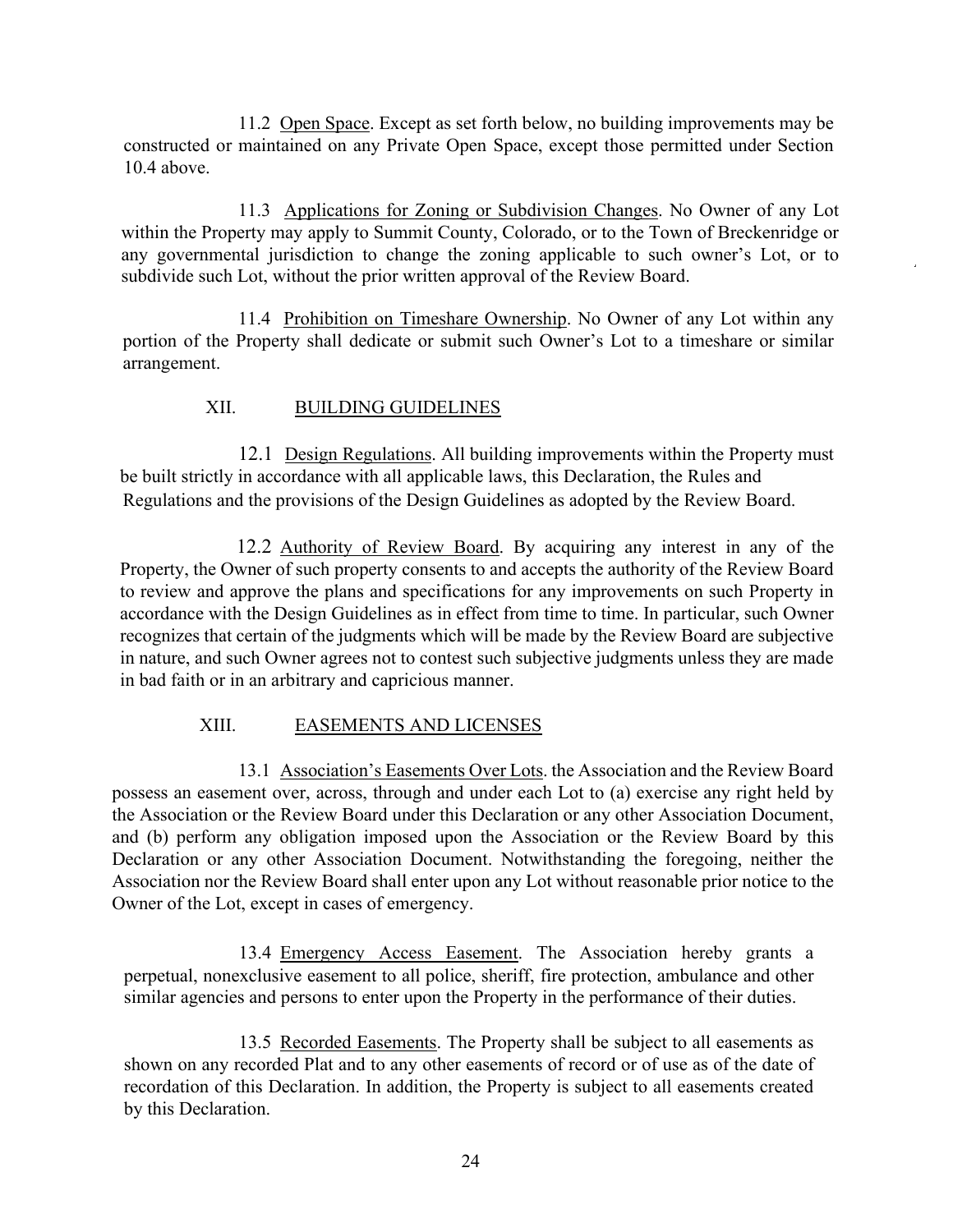#### XIV. INSURANCE

The Association shall obtain and maintain such insurance as the Board of Directors of the Association shall deem necessary.

#### XV. ENFORCEMENT AND REMEDIES

#### 15.1 Enforcement.

(a) Each provision of this Declaration binding upon an Owner or a Lot is enforceable only by the Association by a proceeding for a prohibitive or mandatory injunction or by suit or action to recover damages, or in the discretion of the Association, for so long as any Owner fails to comply with any such provision, by exclusion of such Owner and such Owner's family members, tenants and guests from the use of any Common Elements and from participation in any Association affairs. In addition, if an Owner fails to perform or observe any covenant or condition on such Owner's part to be performed or observed under this Declaration or any other Association Document, the Association shall have the following rights and remedies:

- i. The Association may, but is not obligated to, cure such failure to comply at the Owner's sole cost and expense. If the Association cures any such failure to comply, the Owner shall pay to the Association the amount of all costs incurred by the Association in connection therewith within thirty days after the Owner receives a written invoice therefor from the Association.
- ii. The Association may fine the Owner in accordance with Section 7.6 for each violation. The Owner shall pay any such Default Assessment to the Association within thirty days after the Owner receives written notice thereof.
- iii. The Association shall have all other rights and remedies available to it under this Declaration, at law or in equity.

(b) All rights and remedies of the Association shall be cumulative and the exercise of one right or remedy shall not preclude the exercise of any other right or remedy.

15.2 Attorneys' Fees. In the event of any dispute under or with respect to this Declaration or any other Association Document, or compliance therewith, the prevailing party (as to liability, without regard to any damage award) shall be entitled to recover from the nonprevailing party all of its costs and expenses in connection therewith, including, but not limited to, reasonable attorneys' fees and disbursements.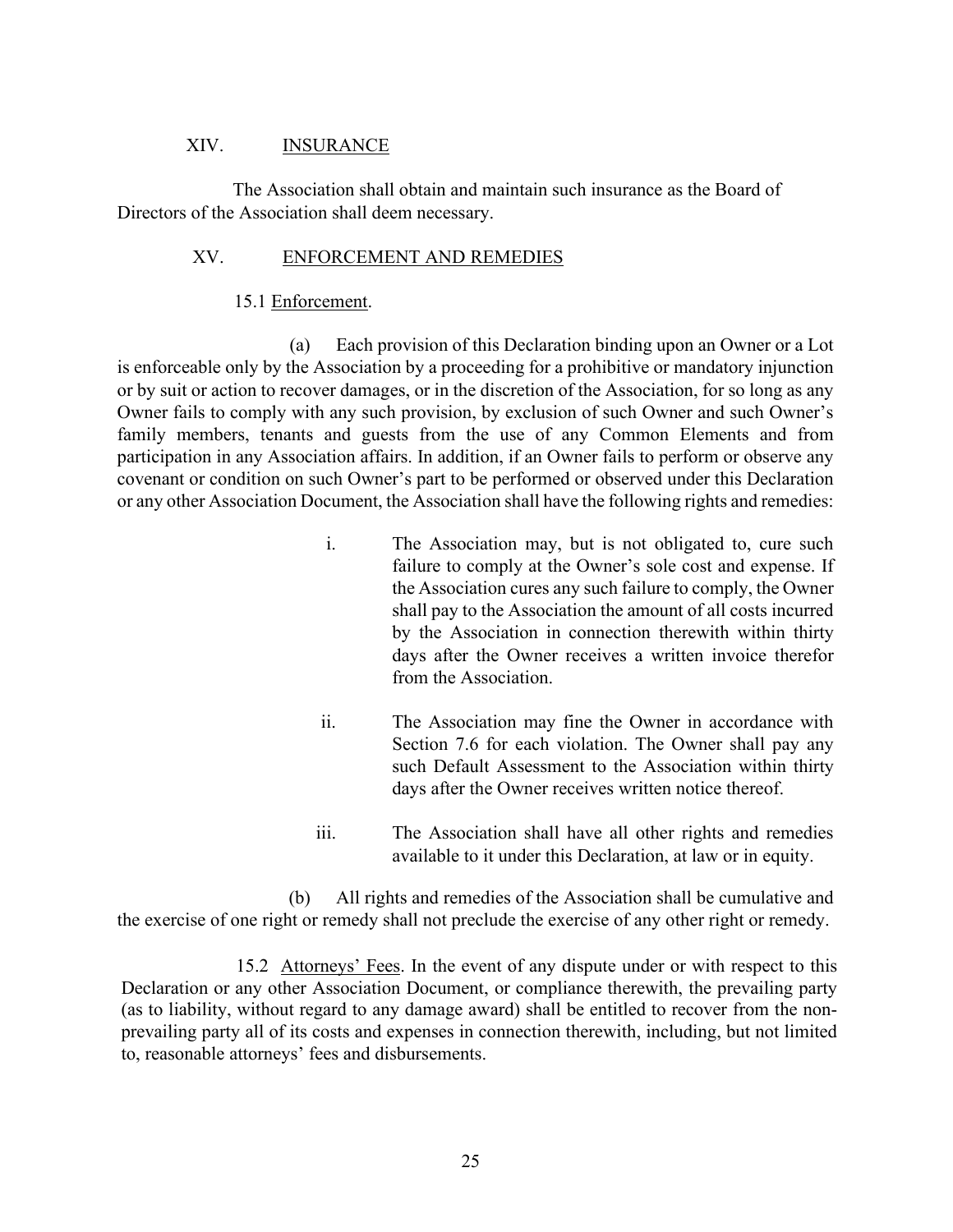15.3 Interest. If an Owner fails to pay to the Association any Assessment or other amount due to the Association as and when the same becomes due, the Owner shall pay interest on such unpaid amount to the Association at the rate equal to the prime rate published from time to time in the "Money Rates" section of The Wall Street Journal as the base rate on corporate loans posted by at least 75 percent of the nation's 30 largest banks (or if such publication is ever discontinued, then such rate as the Association determines to be an appropriate equivalent), plus five percentage points, which interest shall accrue from the due date of such unpaid amount until the date paid.

## XVI. ENVIRONMENTAL MATTERS

16.1 Release and Waiver. By accepting a deed to a Lot (whether or not it shall be expressly stated in such deed), each Owner, on behalf of itself, its successors and assigns, shall be deemed to have acknowledged Seller's disclosure of historic mining activities and existing and possible future Designated Areas in connection therewith, and to have released, covenanted not to sue, and waived any and all claims, rights, suits, damages, actions or causes of action against the Association, its members, managers, agents or employees, arising out of, connected to, or related in any way to any environmental, mining-related or geotechnical defects, matters or conditions in, on, or about the Property or the Subdivision. This release, covenant not to sue and waiver shall be deemed to be a covenant running with the land.

16.2 Storm Water Drainage Plan. The Property is subject to a Storm Water Drainage Plan that has been prepared for the benefit of the Subdivision and the protection of all Owners, a copy of which is attached hereto as  $\overline{\text{Exhibit B}}$  and incorporated herein (the "Drainage") Plan"). Notwithstanding anything in this Declaration or the Association Documents to the contrary, the Property shall at all times be used in accordance with the Drainage Plan.

16.3. Specific Restrictions. The following specific restrictions are in addition to, and not in limitation of, the general restrictions contained in Section 16.2 above.

(a) No alterations to the ground surface topography or obstructions to flow shall be made that would cause surface runoff water currently flowing within one drainage basin, as shown on the Drainage Plan, to flow into another drainage basin, or that would cause surface runoff water to be collected by different drainage Structures (including but not limited to curbs and gutters, berms, ditches, swales, detention ponds, and culverts) than shown on the Drainage Plan, or that would cause or contribute to water collection or erosion in, on, or around any Designated Area (as defined below).

(b) No alterations shall be made to any drainage structures shown on the Drainage Plan.

(c) No changes to the Property or any part thereof shall be made that cause or may be likely to cause surface runoff water to exceed the quantities shown in the Drainage Plan or the capacities of the drainage structures.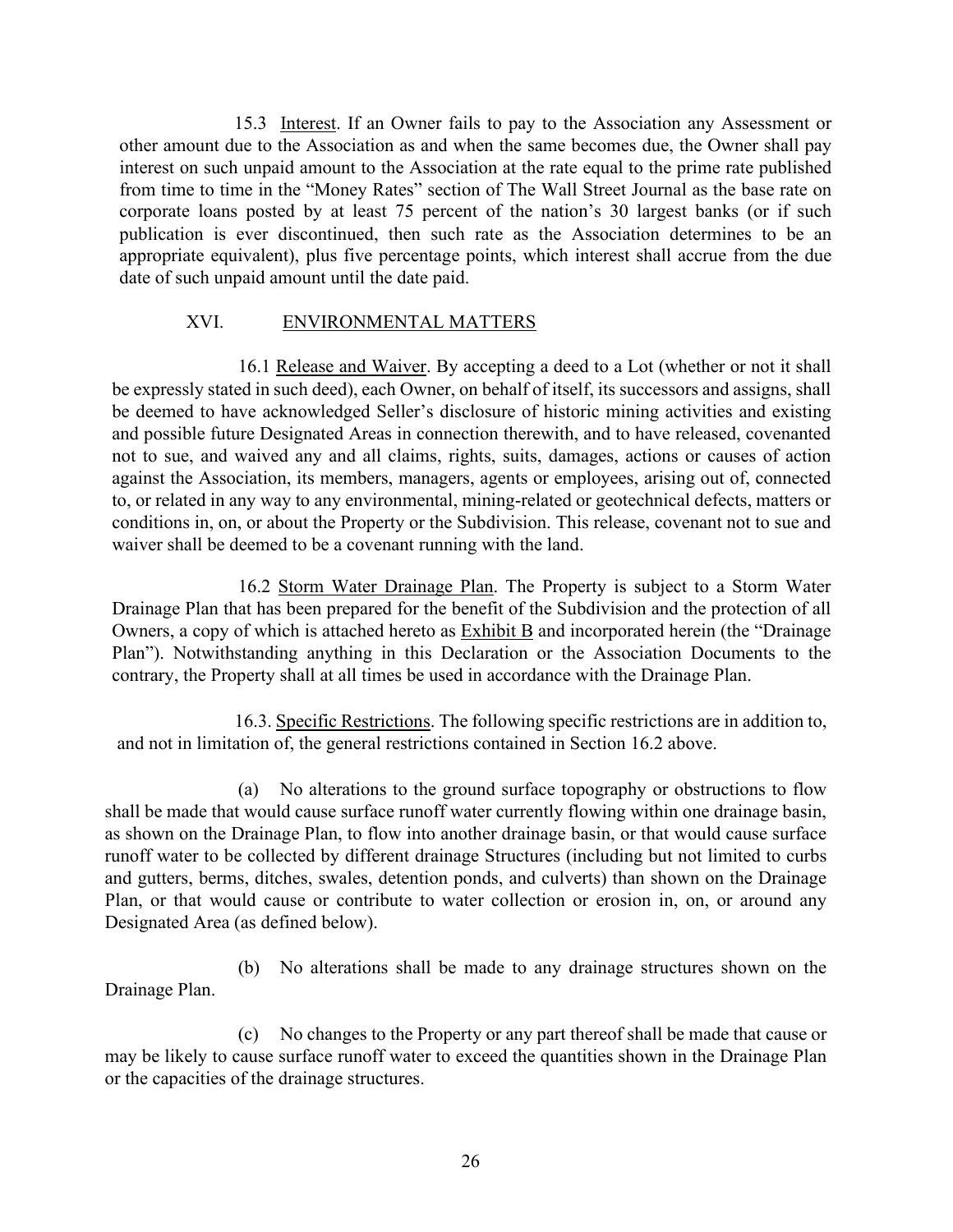(d) There shall be no disturbance or any actions that lead to disturbance of closed shafts and adits, mining-related materials, or any capping or other reclamation of such locations or materials. This restriction includes, without limitation, a prohibition on grading, excavation, drilling, boring, mining on or into, any other physical disturbance of any Designated Area (as defined below), and the planting of any trees or bushes on any Designated Area.

(e) Release. Each Owner, by accepting a deed to a Lot (whether or not expressly stated in such deed), shall be deemed to have waived any and all claims of any kind against the Association, or its successors and assigns, and its respective affiliates, members, managers, officers, directors, employees, agents and contractors, based upon, arising out of, or related to the Drainage Plan or any Designated Areas.

(f) Enforcement. The Association shall ensure that the Property is used and maintained at all times in conformance with the Drainage Plan, and that the provisions of this Section 16 are enforced. The Association shall ensure that any Design Guidelines are consistent with the restrictions set forth in this Section 16.

(g) Designated Areas. The Association may designate any "Designated Areas" that are subject to the restrictions contained in this Section 16, by generally describing the location of such Designated Areas on the Plat or on a map to be attached to an amendment to this Declaration. Several such areas have already been designated to be used as a repository for mining-related waste materials, located in the Open Space of the Property as shown on Exhibit C hereto.

(h) Modification of Drainage Plan. The Association may modify the Drainage Plan, subject to the following conditions:

- i. The Association shall have determined, in the exercise of ifs reasonable judgment, by a vote of at least 2/3rds of the members of the board of directors of the Association, that the proposed modifications to the Drainage Plan will benefit the Property and will not result in any disturbance of any Designated Area;
- ii. An independent professional engineer, duly license in the State of Colorado, with at least 10 years' experience in storm water drainage plans shall have determined, in the exercise of its professional judgment, that the proposed modifications to the Drainage Plan are necessary or desirable for the effective drainage of surface water on the Property and will not result in any disturbance of closed shafts and mining waste materials, and caps placed over these materials or in any disturbance of any Designated Area;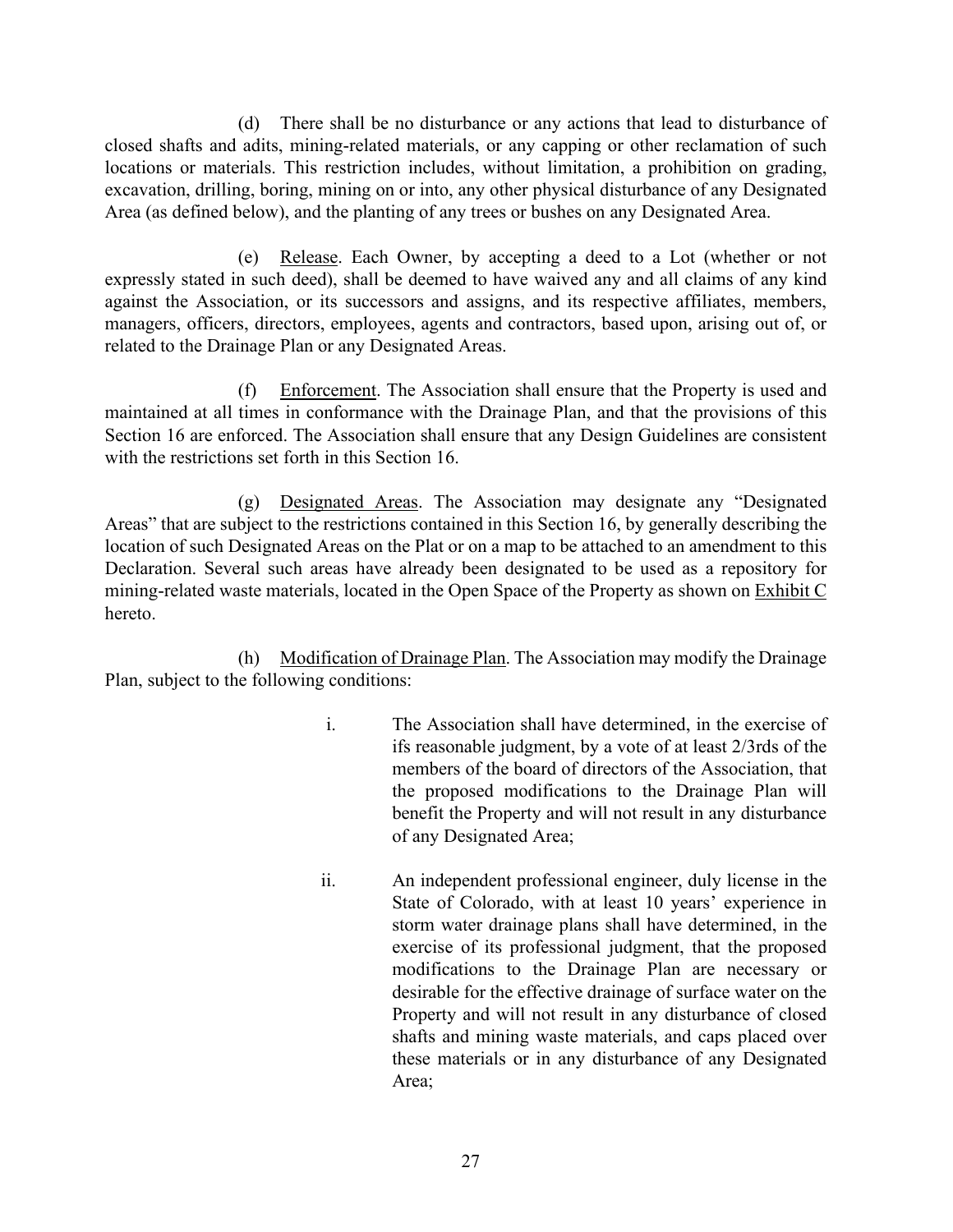- iii. Such modifications are approved by at least 2/3rds of the votes of members of the Association; and
- iv. Such modifications have been approved by the Town of Breckenridge.

#### XVII. MISCELLANEOUS

17.1 Rule Against Perpetuities and Termination. Each provision contained in this Declaration which is subject to the laws or rules sometimes referred to as the rule against perpetuities or the rule prohibiting unreasonable restraints on alienation shall continue and remain in full force and effect for the period of 21 years following the death of the last survivor of the now living issue of former U.S. President George Bush and the now living children of said issue, or until this Declaration is terminated earlier by recorded instrument, directing termination, signed by the Owners of all property within the Subdivision.

17.2 Amendment. This Declaration may be amended only by the vote or written consent of Owners of Property having at least sixty-seven percent (67%) of the total number of votes to which all Owners are entitled. Any amendment to the Declaration shall be evidenced by the recording of a written instrument or instruments specifying the amendment or the repeal and containing the consents required above, if any.

17.3 Covenants Binding. Each provision of this Declaration and a promise, covenant and undertaking to comply with each such provision (i) shall be deemed incorporated in each deed or other instrument by which any right, title or interest in my of the Property is granted, devised or conveyed; (ii) shall by virtue of acceptance of any right, title or interest in any of the Property by an Owner be deemed accepted, ratified, adopted and declared as a personal covenant of such Owner and shall be binding on such Owner or his or her respective heirs, personal representatives, successors or assigns, to, with and for the benefit of the Declarant and all Owners within the Property; (iii) shall be deemed a covenant, obligation and restriction secured by a lien binding, burdening and encumbering the title to all of such Owner's right, title and interest to any of the Property, which lien shall be deemed a lien in favor of the Declarant and all Owners within the Property; and (iv) shall run with the Land. No amendment may remove, revoke or modify any right or privilege or Declarant without the prior written consent of Declarant or the Assignee of such right or privilege.

17.4 Lender's Interest Not Impaired. No violation or breach of, or failure to comply with, any provision of this Declaration and no action to enforce any such provision shall affect, defeat, render invalid or impair the lien of any Mortgagee taken in good faith and for value and perfected by recording in the office of the Clerk and Recorder of Summit County, Colorado, prior to the time of recording in said office of an instrument describing such Property and listing the name or names of the Owner or Owners of fee simple title to the Property and giving notice of such violation, breach or failure to comply; nor shall such violation, breach, failure to comply or action to enforce affect, defeat, render invalid or impair the title or interest of the holder of any such Mortgage acquired by a bona fide purchaser upon foreclosure of any such Mortgage, or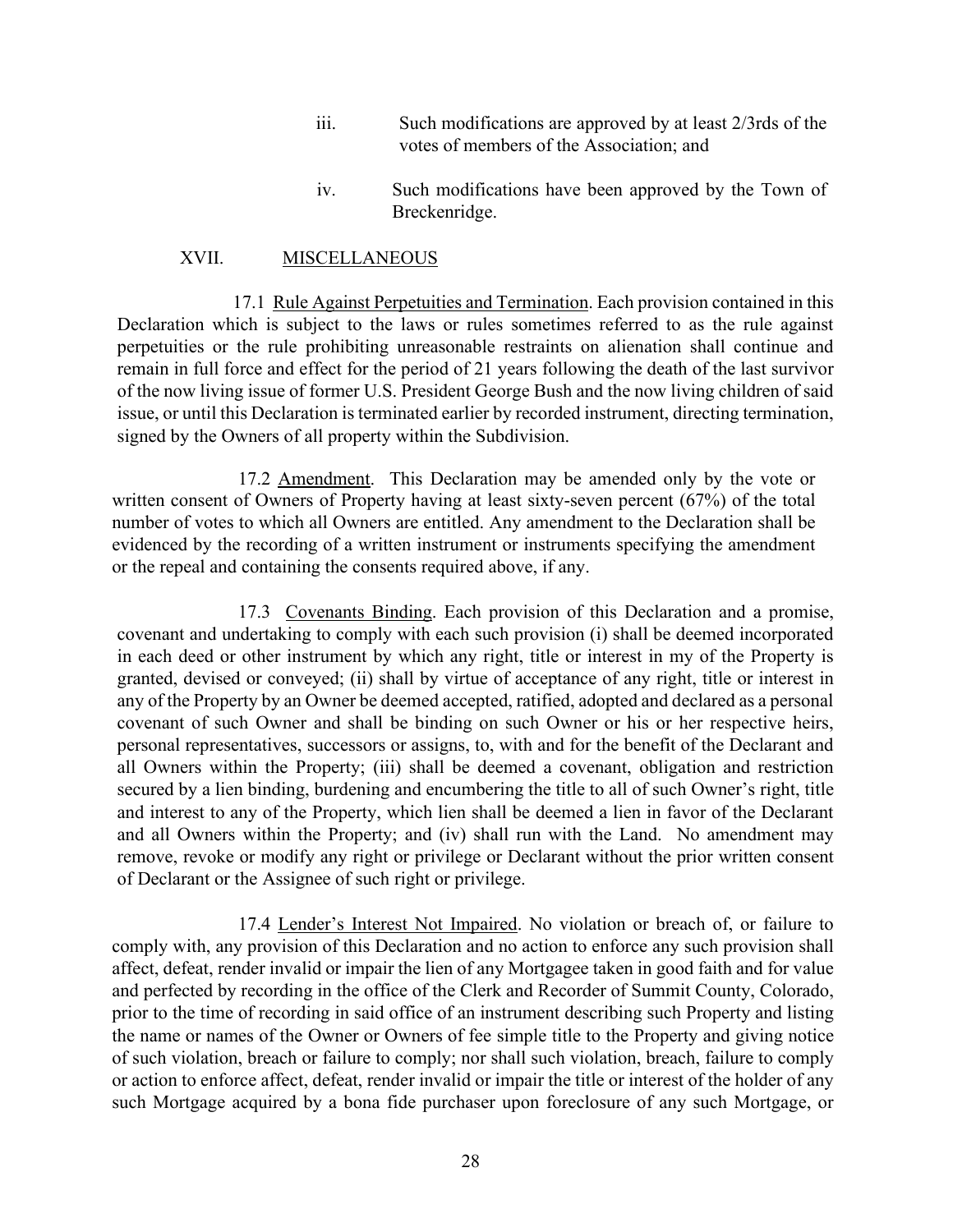result in any liability, personal or otherwise of any such holder or purchaser. Any such purchaser on foreclosure shall, however, take subject to this Declaration with the exception of violations or breaches of, or failures to comply with, any provisions of this Declaration which occurred prior to the vesting of fee simple title in such purchaser shall not be deemed breaches or violations hereof or failures to comply herewith with respect to such purchaser, his heirs, personal representatives, successors or assigns.

17.5 Snow Removal and Stacking. The Town of Breckenridge will be responsible for snow clearing, removal and stacking following acceptance of the public roads by the Town of Breckenridge. Various areas within the Subdivision may be designated by the Association from time to time as snow stacking areas. Neither the Town of Breckenridge nor the Association will be responsible for snow clearing, removal or stacking on any private access easement or drive.

17.6 Failure to Act. Neither Board of Directors nor the Review Board, nor any member, agent or employee of any of the same shall be liable to any party for any action or for any failure to act with respect to any matter if the action taken or failure to act is in good faith and without malice.

17.7 Declaration Binding. Except as otherwise provided herein, this Declaration shall be binding upon and shall inure to the benefit of the Association and each Owner and the respective heirs, personal representatives, successors and assigns of each.

17.8 Severability. Invalidity or unenforceability of any provision of this Declaration in whole or in part shall not affect the validity or enforceability of any other provision or any valid and enforceable part of a provision of this Declaration.

17.9 Failure to Enforce. Failure to enforce any provision of this Declaration shall not operate as a waiver of any such provision or of any other provision of this Declaration.

17.10 Disclaimer of Representations. Notwithstanding anything to the contrary in this Declaration, Declarant makes no warranties or representations whatsoever that the plan presently envisioned for the complete development of the Subdivision can or will be carried out or that any land now owned or hereafter acquired by Declarant is or will be subjected to this Declaration, or that any such land, whether or not it has been subjected to this Declaration, is or will be committed to or developed for a particular use, or that if such land is once used for a particular use, that such use will continue in effect.

17.11 Captions and Titles. All captions and titles of headings of Articles and Sections in this Declaration are for the purpose of reference and convenience only and are not to be deemed or construed to limit, modify or otherwise affect any of the provisions hereof or to be used in determining the intent or context thereof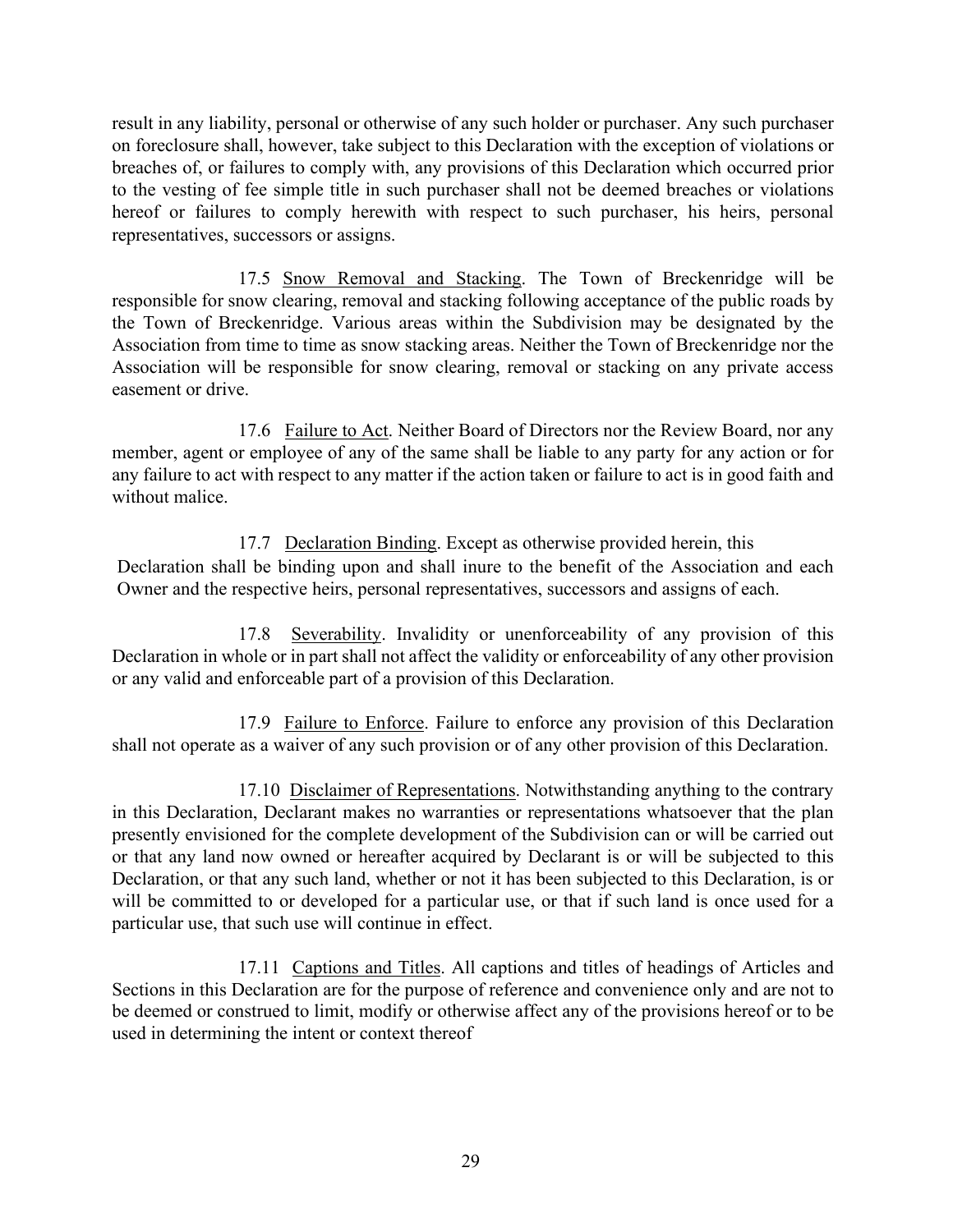IN WITNESS WHEREOF, Owners have executed this Declaration as of the date first set forth above.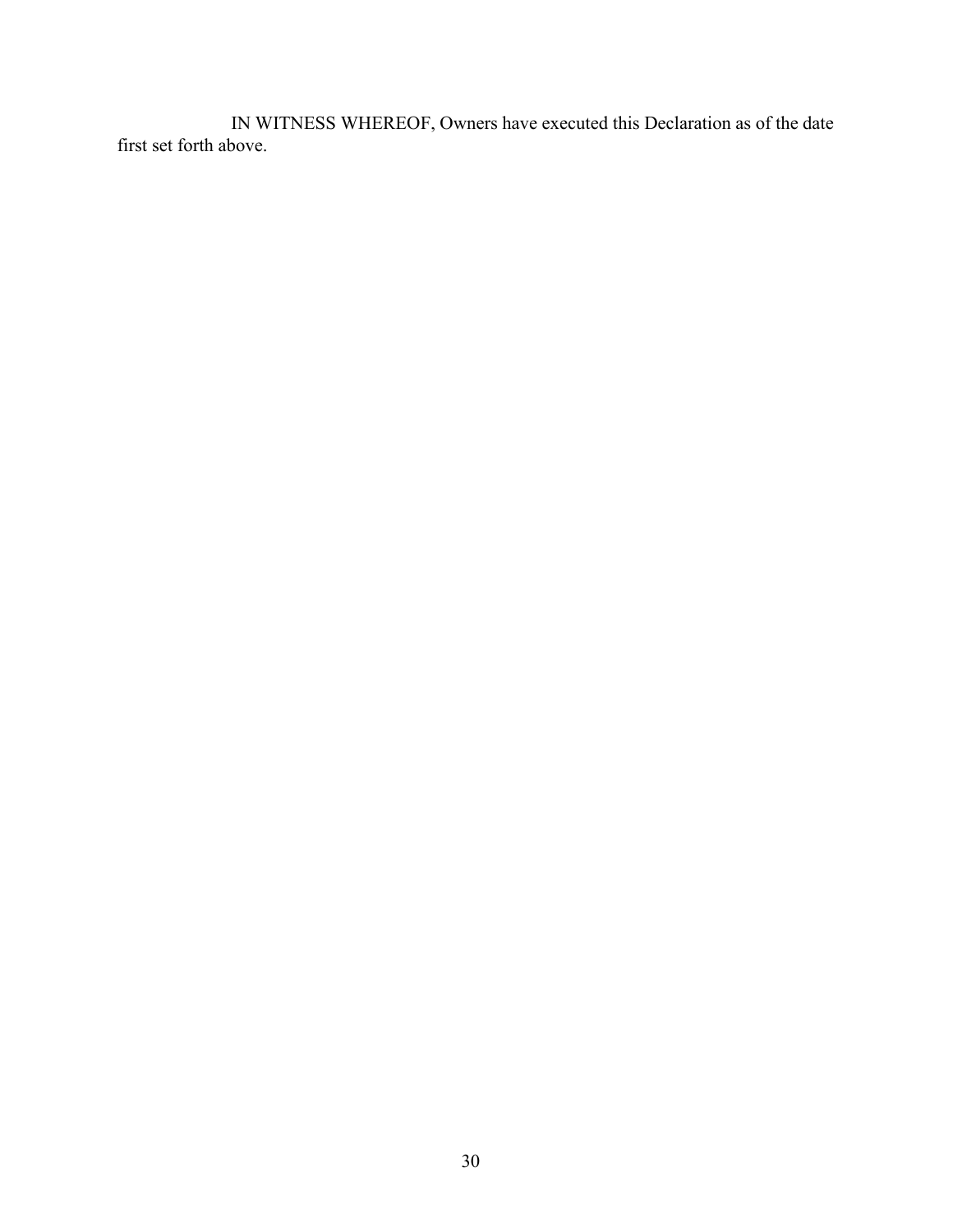#### **SHOCK HILL PROPERTY OWNERS'**

**ASSOCIATION, INC.**, a Colorado nonprofit corporation

By: \_\_\_\_\_\_\_\_\_\_\_\_\_\_\_\_\_\_\_\_\_\_\_\_\_\_\_\_\_\_\_\_

\_\_\_\_\_\_\_\_\_\_\_\_\_\_\_\_\_\_\_\_\_, President

 $STATE OF$   $()$ ) ss. COUNTY OF \_\_\_\_\_\_\_\_\_ )

The foregoing instrument was acknowledged before me this \_\_\_\_\_ day of \_\_\_\_\_\_\_\_\_\_\_\_\_\_, 2021 by \_\_\_\_\_\_\_\_\_\_\_\_\_\_\_\_, as President of Shock Hill Property Owners' Association, Inc., a Colorado non-profit corporation.

Witness my hand and official seal. My Commission Expires:

Notary Public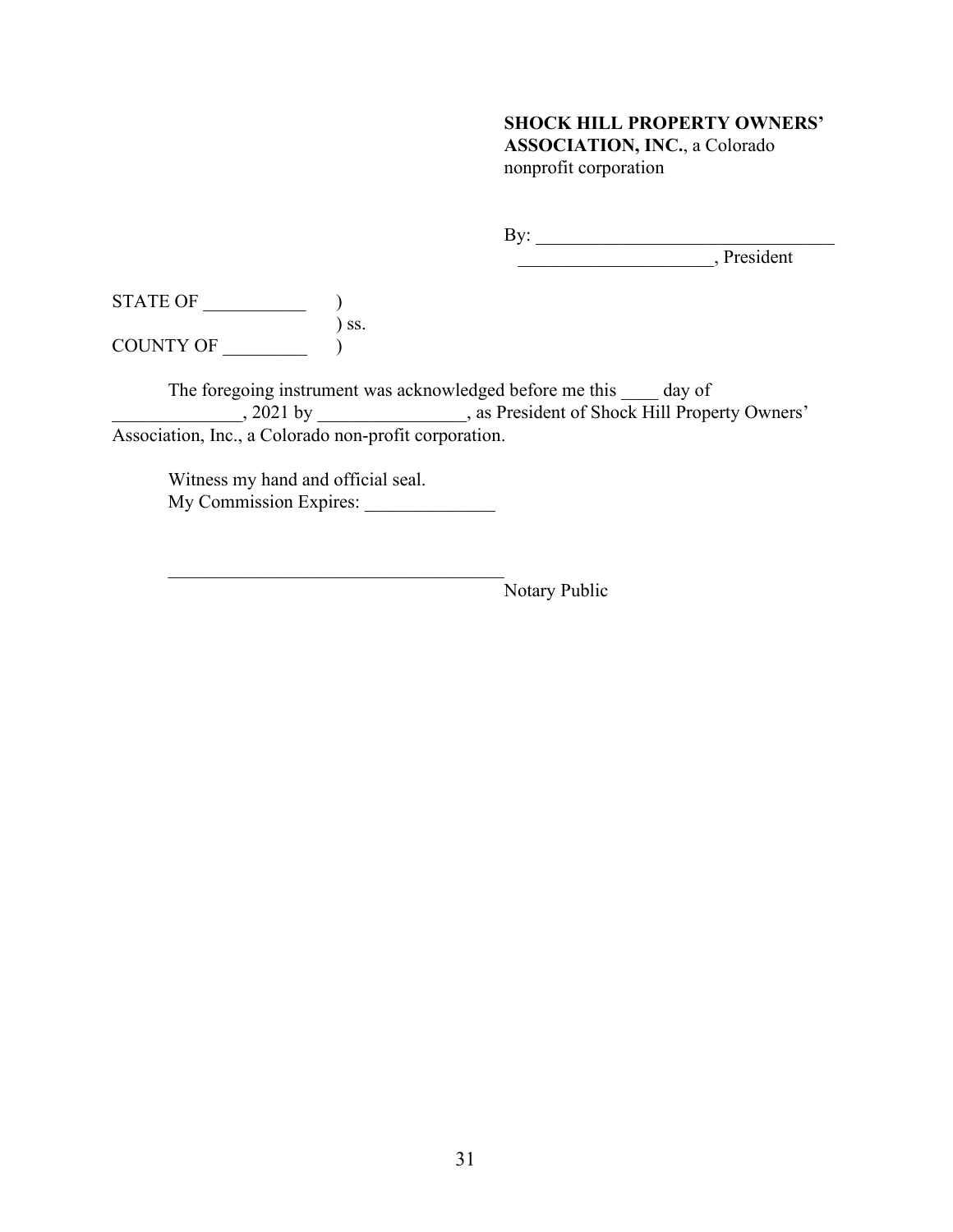### **CERTIFICATION**

The Secretary of Shock Hill Property Owners' Association, Inc., by his or her signature below, hereby certifies, affirms and attests that this Second Amended and Restated Declaration of Land Use Restrictions for Shock Hill Subdivision, has been approved and adopted by the Owners holding not less than seventy-five percent (75%) of the votes possible to be cast under the Declaration, and that such signatures are on file in the office of Shock Hill Property Owners' Association, Inc.

# **SHOCK HILL PROPERTY OWNERS'**

**ASSOCIATION, INC.**, a Colorado nonprofit corporation

By: \_\_\_\_\_\_\_\_\_\_\_\_\_\_\_\_\_\_\_\_\_\_\_\_\_\_\_\_\_\_\_\_

\_\_\_\_\_\_\_\_\_\_\_\_\_\_\_\_\_\_\_\_\_, Secretary

 $Date:$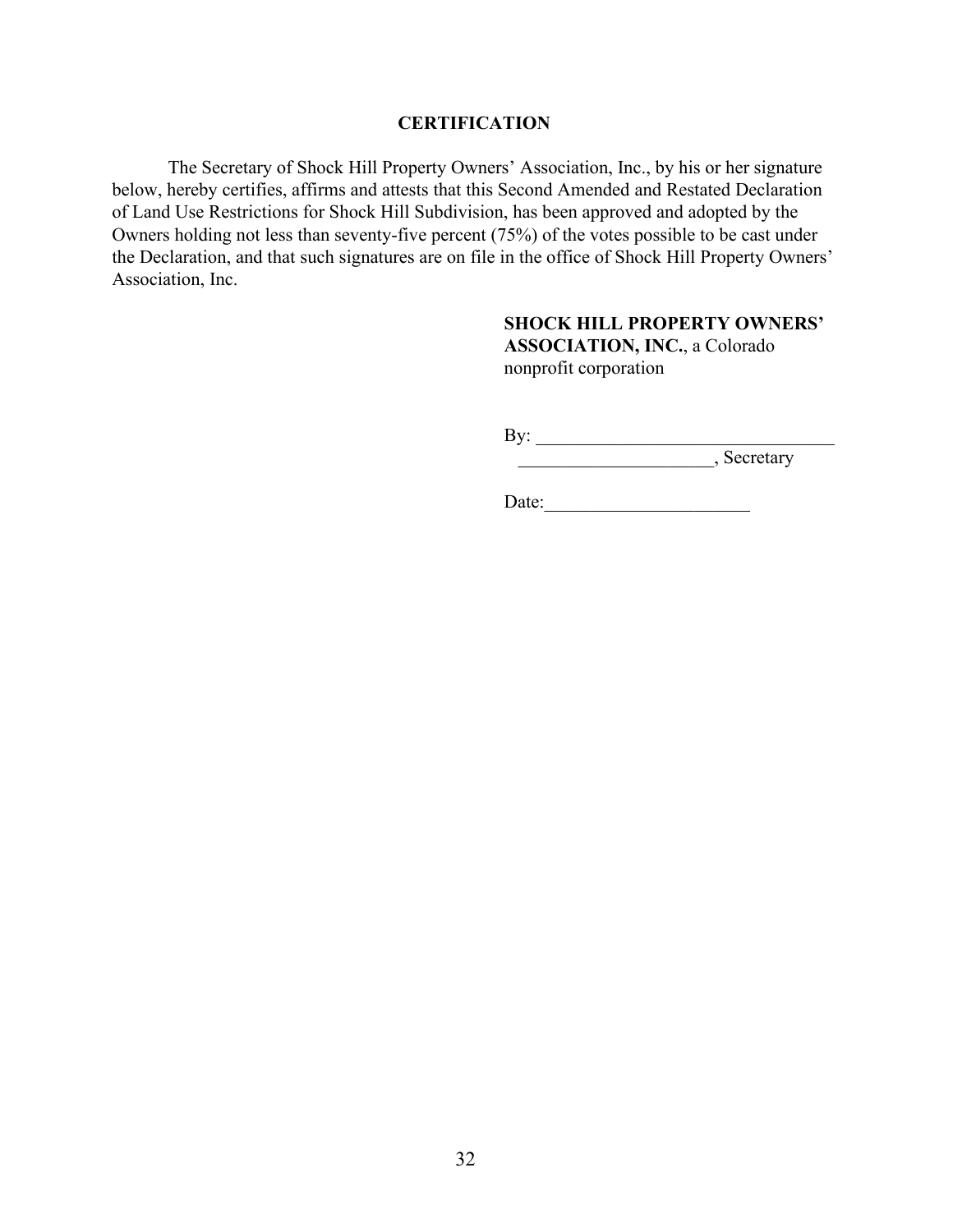# EXHIBIT A

# Description of Property

Lots 1 through 38 and Tracts A, B, C, E, F, G, H, 1, J, L, M, N, O, R, Shock Hill Subdivision, Town of Breckenridge, County of Summit, State of Colorado.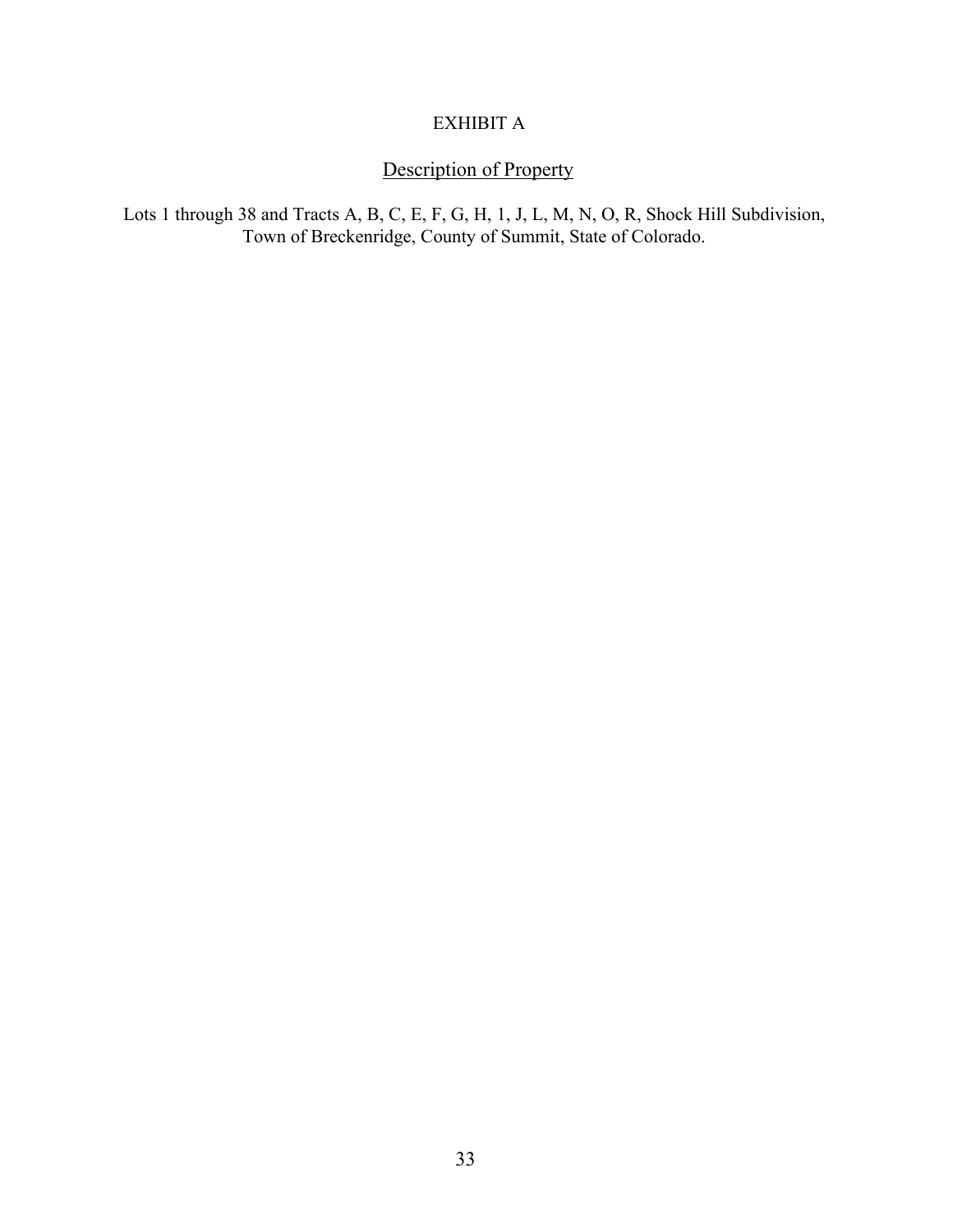# EXHIBIT B

# Drainage Plan

See Attached